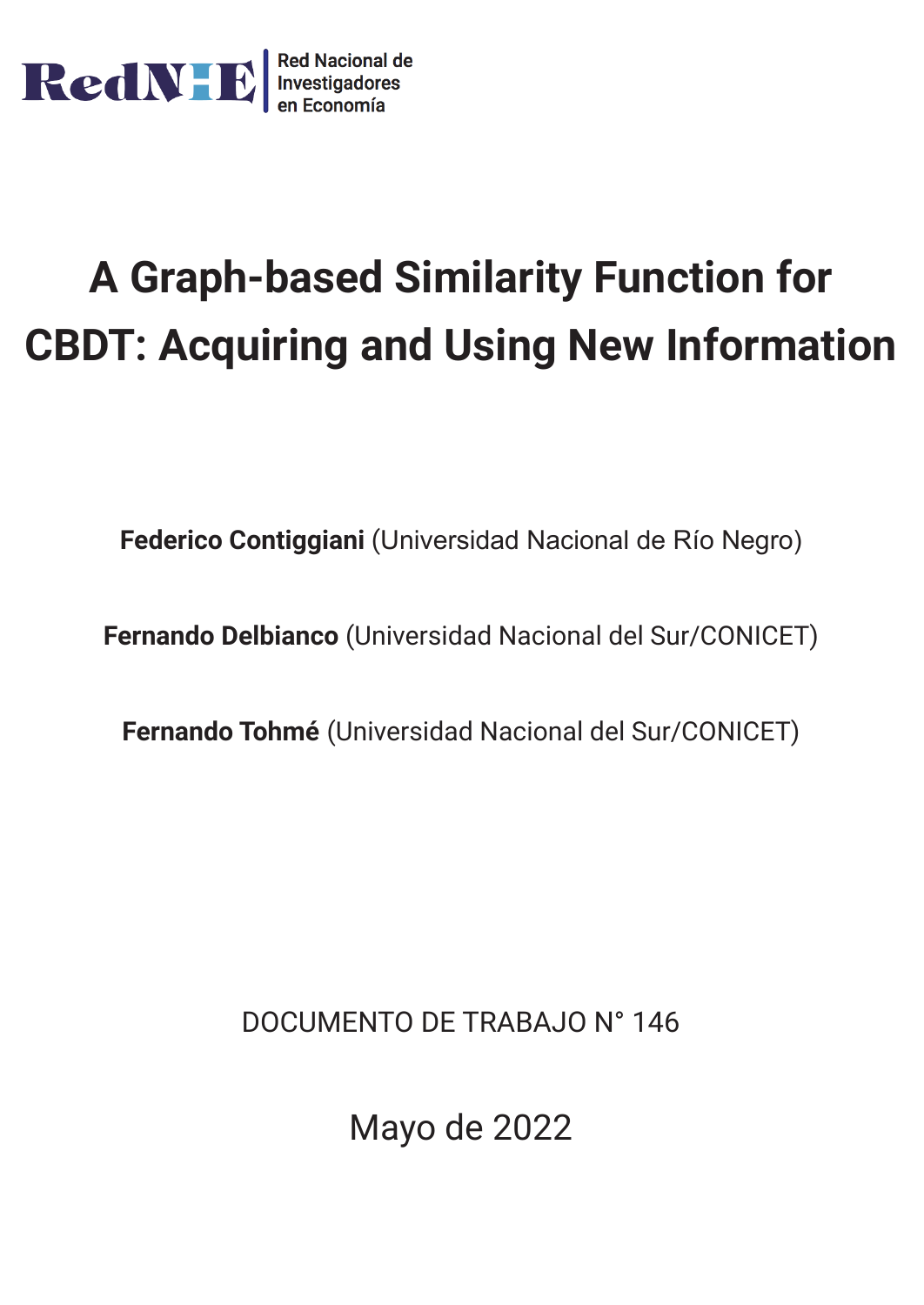Los documentos de trabajo de la RedNIE se difunden con el propósito de generar comentarios y debate, no habiendo estado sujetos a revisión de pares. Las opiniones expresadas en este trabajo son de los autores y no necesariamente representan las opiniones de la RedNIE o su Comisión **Directiva** 

The RedNIE working papers are disseminated for the purpose of generating comments and debate, and have not been subjected to peer review. The opinions expressed in this paper are exclusively those of the authors and do not necessarily represent the opinions of the RedNIE or its Board of Directors.

## Citar como:

Contiggiani, Federico, Fernando Delbianco y Fernando Tohmé (2022). A Graph-based Similarity Function for CBDT: Acquiring and Using New Information. *Documento de trabajo RedNIE N°146.*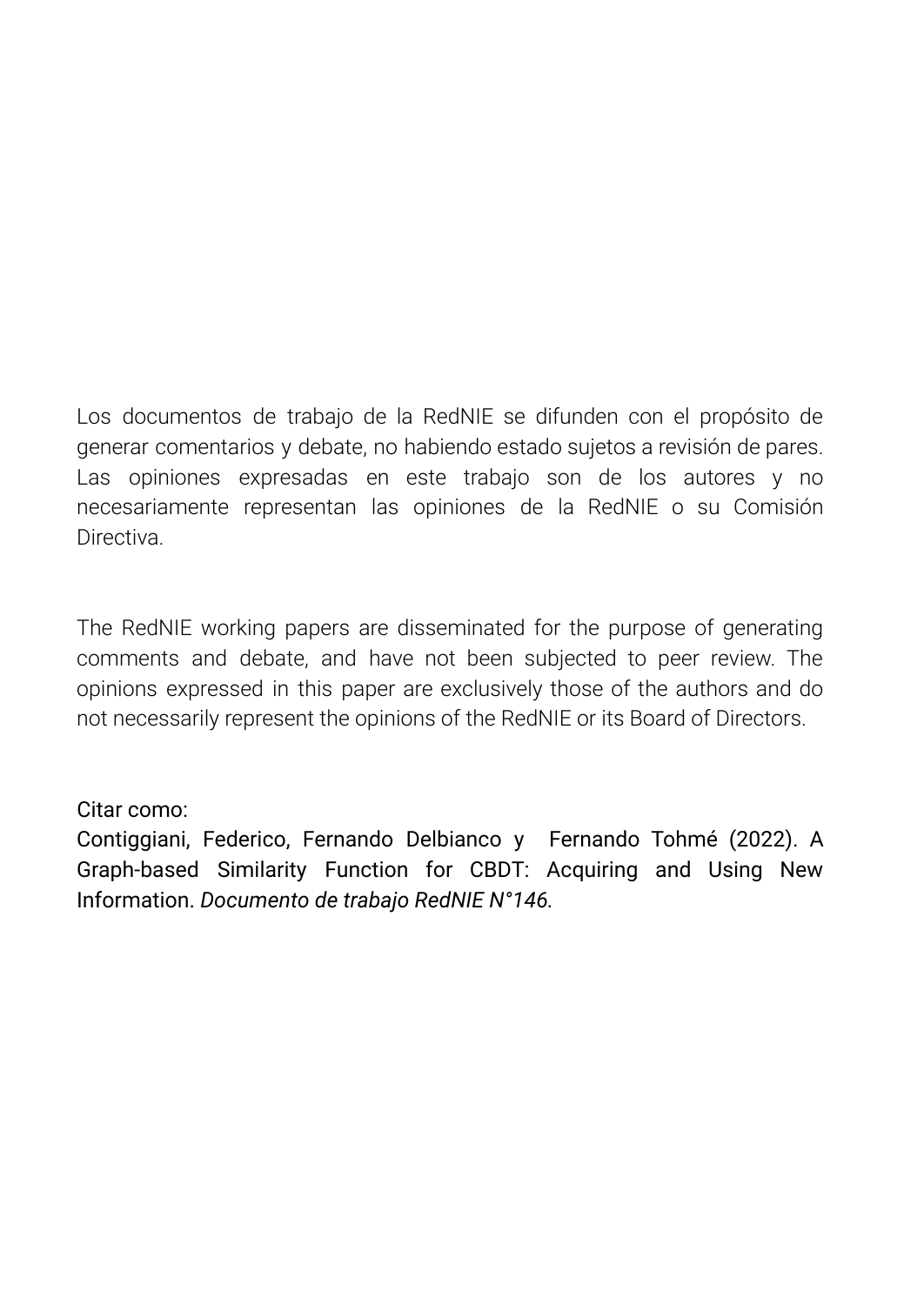## A Graph-based Similarity Function for CBDT: Acquiring and Using New Information

Federico Contiggiani Universidad Nacional de Río Negro Instituto de Investigación en Políticas Públicas y Gobierno fcontiggiani@unrn.edu.ar (corresponding author)

Fernando Delbianco Departamento de Economía, Universidad Nacional del Sur Instituto de Matemática de Bahía Blanca CONICET - Universidad Nacional del Sur fernando.delbianco@uns.edu.ar

Fernando Tohmé Departamento de Economía, Universidad Nacional del Sur Instituto de Matemática de Bahía Blanca CONICET - Universidad Nacional del Sur ftohme@criba.edu.ar

April 29, 2021

#### Abstract

One of the consequences of persistent technological change is that it force individuals to make decisions under extreme uncertainty. This means that traditional decision-making frameworks cannot be applied. To address this issue we introduce a variant of Case-Based Decision Theory, in which the solution to a problem obtains in terms of the distance to previous problems. We formalize this by defining a space based on an orthogonal basis of features of problems. We show how this framework evolves upon the acquisition of new information, namely features or values of them arising in new problems. We discuss how this can be useful to evaluate decisions based on not yet existing data.

JEL Classification: D01, D81.

Keywords: Microeconomic Behavior, Decision-Making under Risk and Uncertainty, Case Based Decision Theory.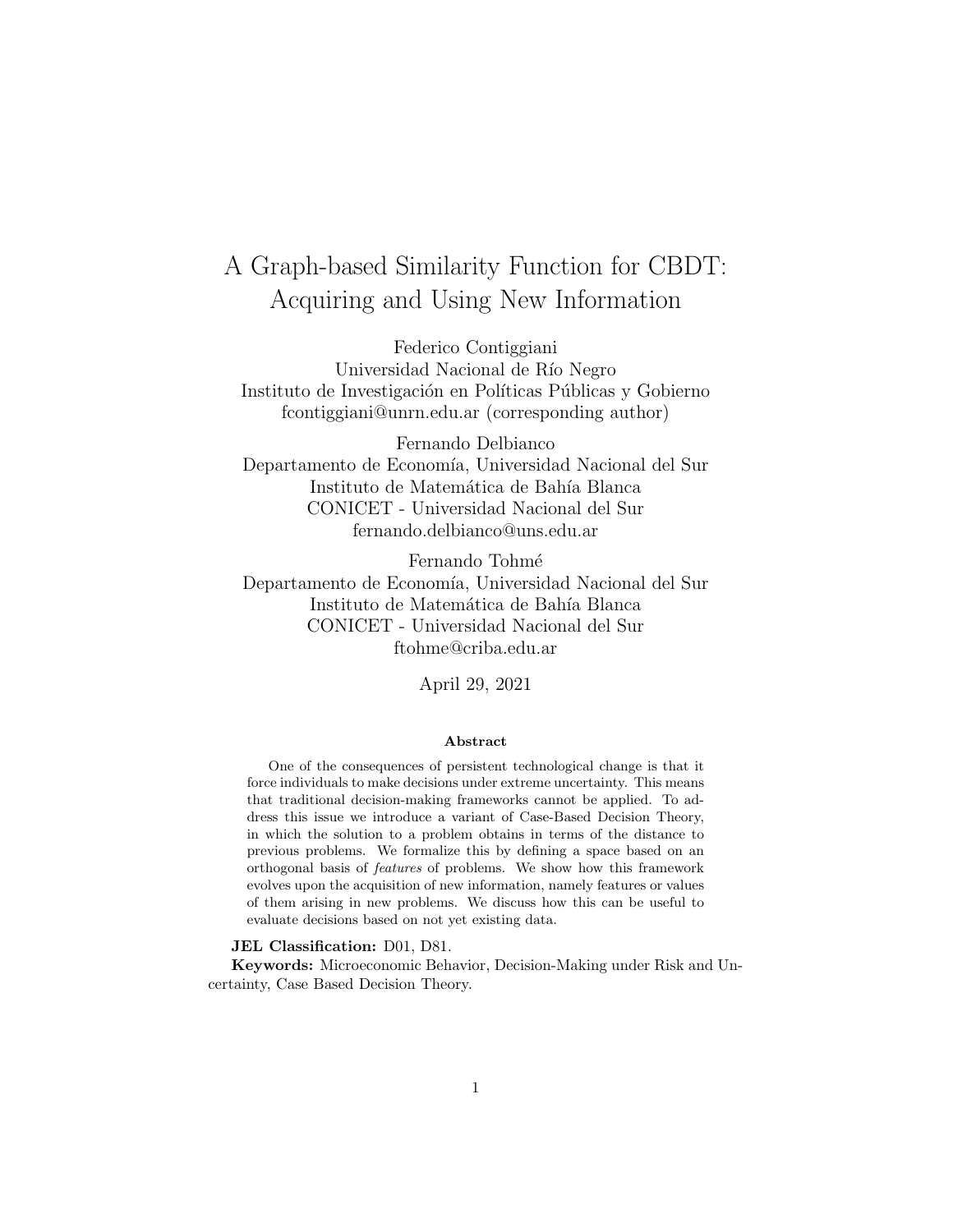#### 1 Introduction

One of the main characteristics of accelerated technological change is the continuous appearance of new products on the market. But other than in a very few cases, these products are variants of already existing ones to which new features have been added. For consumers, this raises a high degree of uncertainty about those additions. On one hand, there is the problem of how to decide on buying a brand or another of a recently launched product. The lack of familiarity with the new features hampers the ability of making fully informed decisions. On the other hand, this uncertainty is relevant for the decision on when to buy technological gadgets, either now or in the near future.

Such problems can be addressed with cognitive models of human decision making conveying relevant insights on the psychological and computational process that operate when the individual evaluates alternatives and makes a decision (Lipman, 1995). Behavioral approaches to individual decision making lend support to the metaphor that human choices might be well represented as an information processor that is influenced by elements of the decision context (Rubinstein, 1998).

Information processing is critically dependent on the accessibility to the right sources and the accuracy of data. This is even more relevant when this information is required for decision-making under uncertainty. Some important questions in this respect are, What information is needed to solve a problem?, How can the relevant factors be weighted up in the search of solutions? and How can new aspects of the problem be learned or inferred? Recent contributions show that these questions are still open and call for new concepts and methodologies (Newell and Bröder, 2008; Lipshitz et al., 2001).

Our take on this subject is based on a particular model of Case-Based Decision Theory (CBDT). This approach assumes that the similarity with previous problems is critical to the way a new problem is addressed. Similar approaches in the judgment and decision-making (JDM) literature refer to exemplar models for the study of categorization strategies (Karlsson, Juslin, and Olsson, 2008), cuebased inferences elaboration and example-based reasoning (Platzer and Bröder, 2013). In addition there are methodological questions common to both CBDT and Naturalistic Decision Making (Lipshitz et al., 2001).

The canonical approach to individual decision making under uncertainty is Expected Utility Theory (EUT), which assumes that rational agents enumerate all the possible states of the world and the corresponding consequences associated with them. Furthermore, they are able to assess the probabilities of all possible relevant states of the world. In the real world, agents are usually unable to fully describe the class of states of the world, mainly because of the complexity involved in this task.

Instead, individuals facing decision problems make their decisions based on their previous experience, searching in their memories to recall what they did in similar situations, in order to assess the convenience of choosing the same actions as in the past. This intuition is captured by CBDT, as presented by Gilboa and Schmeidler, 1995; Gilboa and Schmeidler, 2001; Gilboa and Schmeidler, 2003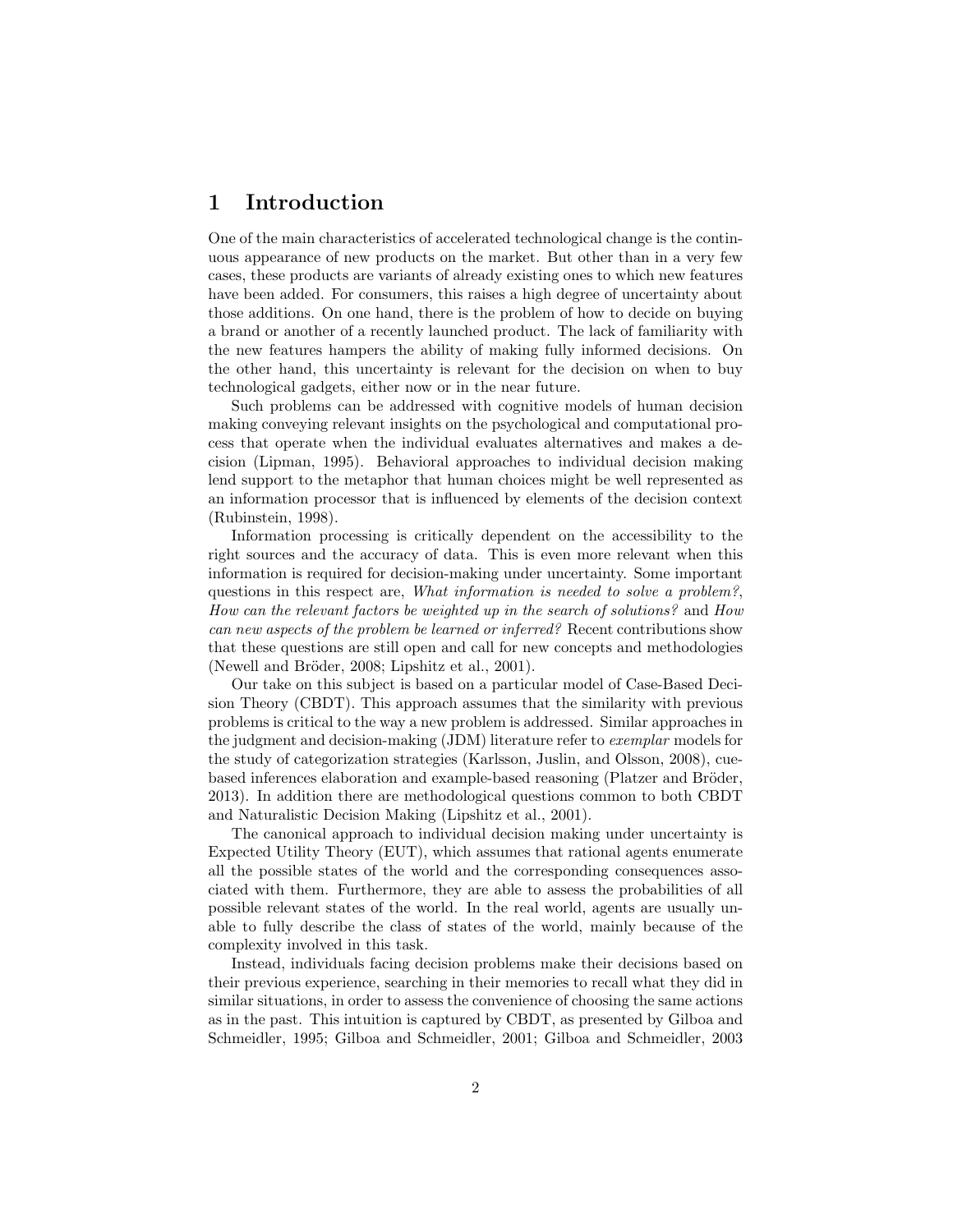and Matsui, 2000. In CBDT the preferences of a decision-maker over actions to be exerted to solve a new problem result from the history of previous problems faced by her, which are stored in her memory.

A few assumptions ensure that those preferences can be captured in an utility function over actions, defined as the sum of values of adopting them on previous problems. Each of these values is weighted up by the similarity between the previous and current problem. Similarities are so crucial in this framework that we can identify an agent at a new problem with the ensuing similarity function. The original formulation of CBDT does not assume any particular shape of this function. But in other areas, analogous relations have been characterized (Tversky, 1977; Lipman, 1995; Rubinstein, 1998; Mullainathan, 2002; Kahneman, 2003; Johnson and Ratcliff, 2014).

According to this, we can define similarity in terms of a "distance" between problems, which can obtained, in turn, comparing the features characterizing them. The closer two problems are in terms of such distance, the higher is their similarity. In our framework we construct a graph embedded in a real metric space. Each node is identified with a problem and the edges connecting pairs of problems have an attached weight, namely the distance between them. When a new problem arises, it becomes a point in the metric space. The problems in the graph that are closer to it become relevant to determine the actions to be carried out. Learning amounts to reconfigure the metric space and the embedded graph upon the acquisition of new pieces of information.

The metric space in which the graph of problem is embedded is defined by the features that constitute the dimensions on which the similarities of problems are evaluated. This is close to the idea that decisions are made in terms of those made previously by peers (Li, Sun, and Ettredge, 2017). Furthermore, we evaluate how decisions are made in the presence of new values of the features or in the face of the realization of the relevance of new features. Furthermore, we consider how the anticipation of future new values or features affect the decisions.

In this paper we present the formal aspects of this decision-making framework, starting with a thorough description of CBDT. We add an extra axiom that ensures the characterization of similarity in terms of the distance between problems. Then we introduce the metric space capturing this concept of distance and analyze how it evolves in response to new information.

Our main concern is with the application of these insights to decision-making involving entities with previously unknown features or, worst yet, with future features with unforeseen aspects. The literature on technological adoption has discussed similar problems, emphasizing on how individuals analyze the different factors involved, and using previous experiences (not necessarily their own one) to make their decisions. There is a large literature that looks for the factors and dimensions by which a gadget or technological device is selected by a consumer. CBDT is especially useful in contextualizing this decision process, due to the intrinsic characteristics of the technology, which make it a continuous learningand-choosing process Bhui, 2018. Davis, 1989 elaborates a scheme illustratating how external variables such as the perception of ease of use and usefulness, may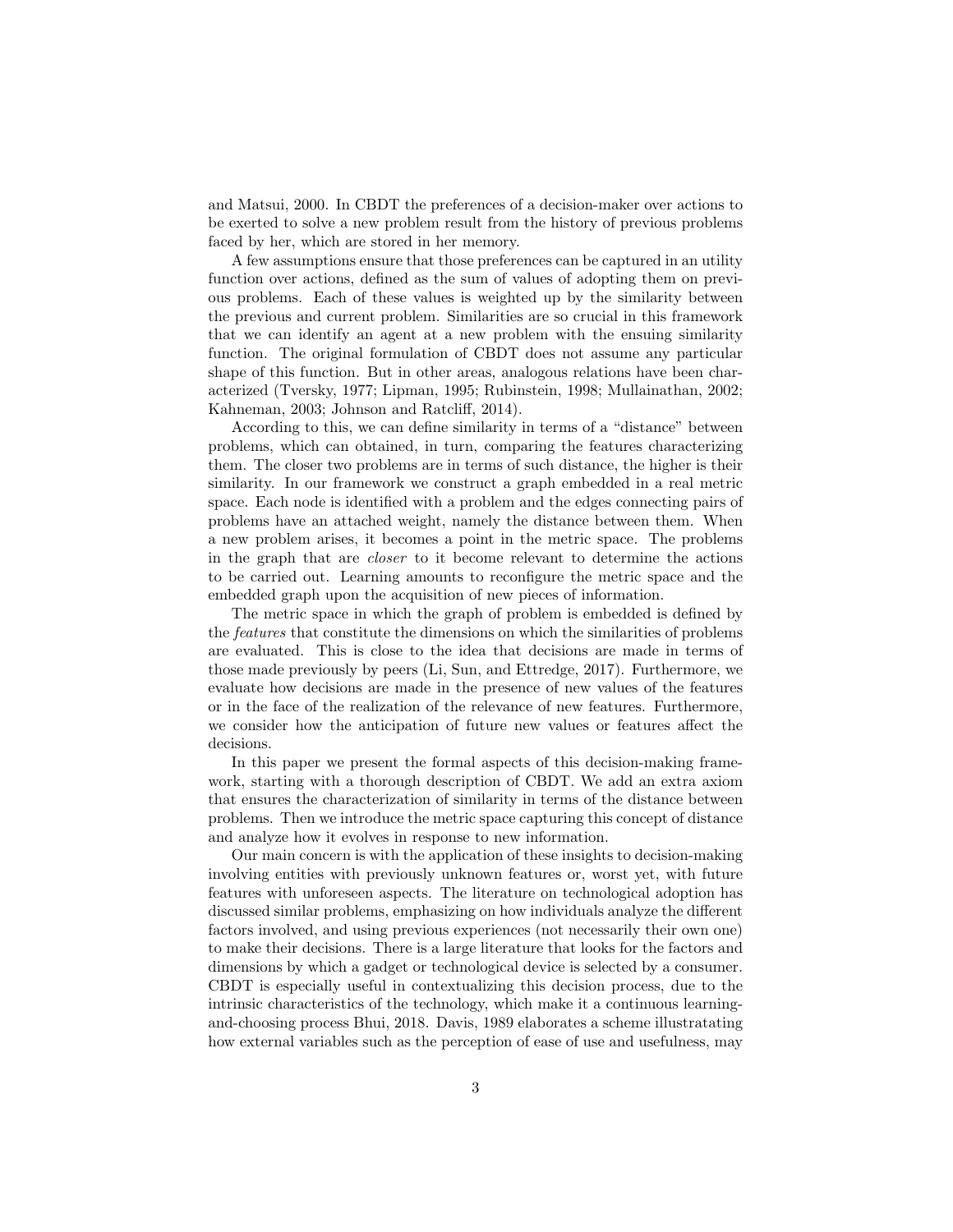or may not lead to the use or adoption of new technologies. Basoglu, Ok, and Daim, 2017 presents a non-exhaustive list of additional factors listed by various authors, such as enjoyment (Ingham, Cadieux, and Berrada, 2015, Li, Chung, and Fiore, 2017), self-efficacy (Ozturk et al., 2017, Chen and Chan, 2014), peer influence (Dutot, 2015), external influence (Chung, Lee, and Kim, 2014), risk (Natarajan, Balasubramanian, and Kasilingam, 2017, Yoo, Parameswaran, and Kishore, 2015), attitude (Basoglu, Daim, and Topacan, 2012, Daim et al., 2014), usefulness (Topacan, Basoglu, and Daim, 2010, Basoglu, Daim, and Kerimoglu, 2007; Basoglu, Daim, and Sofuoglu, 2009, Daim, Basoglu, and Tanoglu, 2010, and Tanoglu, Basoglu, and Daim, 2010), ease of use (Seneler, Basoglu, and Daim, 2009 and Seneler, Basoglu, and Daim, 2010), anxiety (Kummer, Recker, and Bick, 2017, Lazuras and Dokou, 2016), health concern (Ducey and Coovert, 2016), intention (Daim et al., 2014, Kargin, Basoglu, and Daim, 2009), and complexity (Lazard and Mackert, 2014; Chin and Lin, 2015). This brief list helps to illustrate the multi-dimensional nature of the choice process. Dehghani, Kim, and Dangelico, 2018 shows how the definition of a technological gadget varies, indicating how the characteristics defining a watch have evolved in time to end up yielding the concept of smartwatch. This implies that these evolving characteristics of a gadget are subject to a process of active learning, which in turn leads to an increasing probability of new additions. Asadi et al., 2019 builds a structural model with a neural network approach, which provides an empirical assessment of this learning-and-choosing process. Finally, another factor making this continuous process of technological adoption so special is the effect of mouth-to-mouth references and on-line reviews, which is particularly fast for technological gadgets. Huang and Pape, 2020 assess the empirical validity of this perception in the purchase of household appliances.

The work is structured as follows. Section 2 presents the formalism of CBDT. Section 3 discusses how to represent CBDT's similarity function in terms of distances on graphs. Section 4 specifies those graphs in spaces determined by features of problems. Section 5 studies how the previously presented formalism can be adapted to new information. In turn, Section 6 discusses how agents can learn the rate at which new data arises and use this to make decisions about contexts that are not yet existing. Section 7 concludes.

## 2 Definitions and Axioms

Gilboa and Schmeidler (1995) assume a finite and nonempty set  $P$  which is given as a primitive and contains all the possible problems that an agent may face as well as a finite and nonempty set of actions A. To simplify they assume that all the actions in A are available for any problem  $p \in P$ . In addition, there is a set  $R = \mathbb{R}$  of results. The result of not choosing an action is denoted  $r_0 \in R$ (for simplicity, we assume that  $r_0 = 0$ ). Then, the set of cases is  $C \equiv P \times A \times R$ . The agent is endowed with a *memory* set  $M \subseteq C$ . Its projection over P is called the history and is defined by  $H(M) = \{q \in P | \exists a \in A, r \in R : (q, a, r) \in M \}$ . The set  $M$  has the following two properties: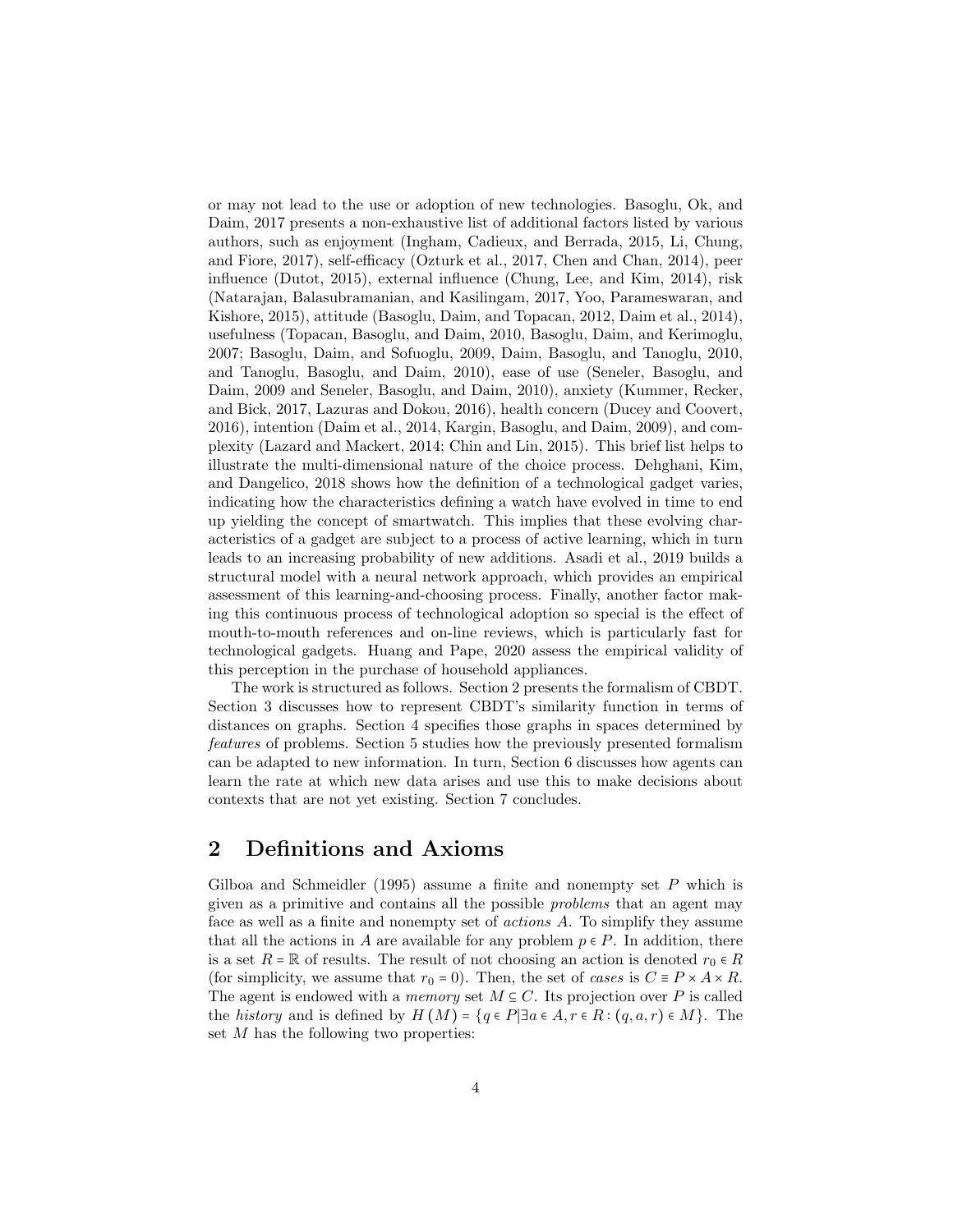- for all  $q \in H(M) \wedge a \in A \Longrightarrow \exists! r = r_M(q, a) : (q, a, r) \in M;$
- for all  $q \in H(M) \Longrightarrow \exists! a \in A : r_M(q, a) \neq r_0$ .

The first condition indicates that for every problem  $q$  in the history and an action a there exists a unique result of applying this action to solve  $q$ . The second condition states that for each problem  $q$  in the history, there exists a unique action  $\alpha$  that yields a non-void result. These two conditions together ensure that for each pair of cases in H,  $(q, a, r)$  and  $(q', a', r')$ ,  $q \neq q'$  and  $a \neq a'$ .<br>The graph makes a design hazed hoth on the utility of the possible of a given

The agent makes a decision based both on the utility of the results of a given action, and a similarity function s which assigns nonnegative values to pairs of problems. In this way, when the agent faces a new problem  $p$ , he selects an act a that maximizes the following expression:

$$
U\left(a\right) = U_{p,M}\left(a\right) = \sum_{\left(q,a,r\right)\in M}s\left(p,q\right)u\left(r\right)
$$

where  $u : R \to \mathbb{R}^+$  is the *instantaneous utility* of results.

Gilboa and Schmeidler present an axiomatic system, representing some desirable properties of the similarity function. Furthemore, they show that there exists a unique  $s: P^2 \to [0,1]$  such that the function  $U(\cdot)$  is the representation of a preference relation  $\geq_{p,H}$ , on the class of actions, where p is a new problem not corresponding to any case in the history. In the statement of the axioms each action  $x \in A$  is identified with a vector in  $\mathbb{R}^H$ , where each component of the vector is the result of applying action x on a problem  $q$  for which a case  $(q, a, r)$  exists in the history. We denote with  $x(q)$  the result of applying action x to problem q. If  $x = a$ , then  $x(q) = r$ . Otherwise,  $x(q) = r_0$ .

**Axiom 1** Comparability of Compatible Profiles. For every  $p \in P$  and every history  $H = H(M)$ , for every  $x, y \in \mathbb{R}^H$ , x and y are compatible if and only if  $x \geq_{p,H} y$  or  $y \geq_{p,H} x$ .

Axiom 2 Monotonicity. For every p, H,  $x \geq y$  and  $x \cdot y = 0$  implies that  $x \geq_{p,H} y$ .

**Axiom 3** Continuity. For every p, H, and  $x \in \mathbb{R}^H$ , the sets  $\{y \in \mathbb{R}^H | y \geq_{p,H} x\}$ and

 $\{y \in \mathbb{R}^H | x \geq_{p,H} y\}$  are closed (in the standard topology on  $\mathbb{R}^H$ ).

Axiom 4 Separability. For every p, H, and  $x, y, z, w \in \mathbb{R}^H$ , if  $(x + z)*(y + w) = 0$ 0,  $x \ge_{p,H} y$ , and  $z \ge_{p,H} w$ , then  $(x + z) \ge_{p,H} (y + w)$ .

Axiom 5 Similarity Invariance. For every  $p, q_1, q_2 \in P$  and every two memories  $M^1, M^2$  with  $q_1, q_2 \in H^i \equiv H(M^i)$  (i=1,2) and  $p \notin H^i$  (i=1,2), let  $v_j^i$  stand for the unit vector in  $\mathbb{R}^{H^i}$  (i=1,2) corresponding to  $q_j$  (j=1,2) (That is,  $v_j^i$  is a vector whose  $q_i$ th component is 1 and its other components are 0). Then denoting the symmetric part of  $\geq_{p,H}$  by  $\approx_{p,H}$ ,

 $x, y \in \mathbb{R}^{H^1}, z, w \in \mathbb{R}^{H^2}, x \approx_{p,H^1} y, z \approx_{p,H^2} w$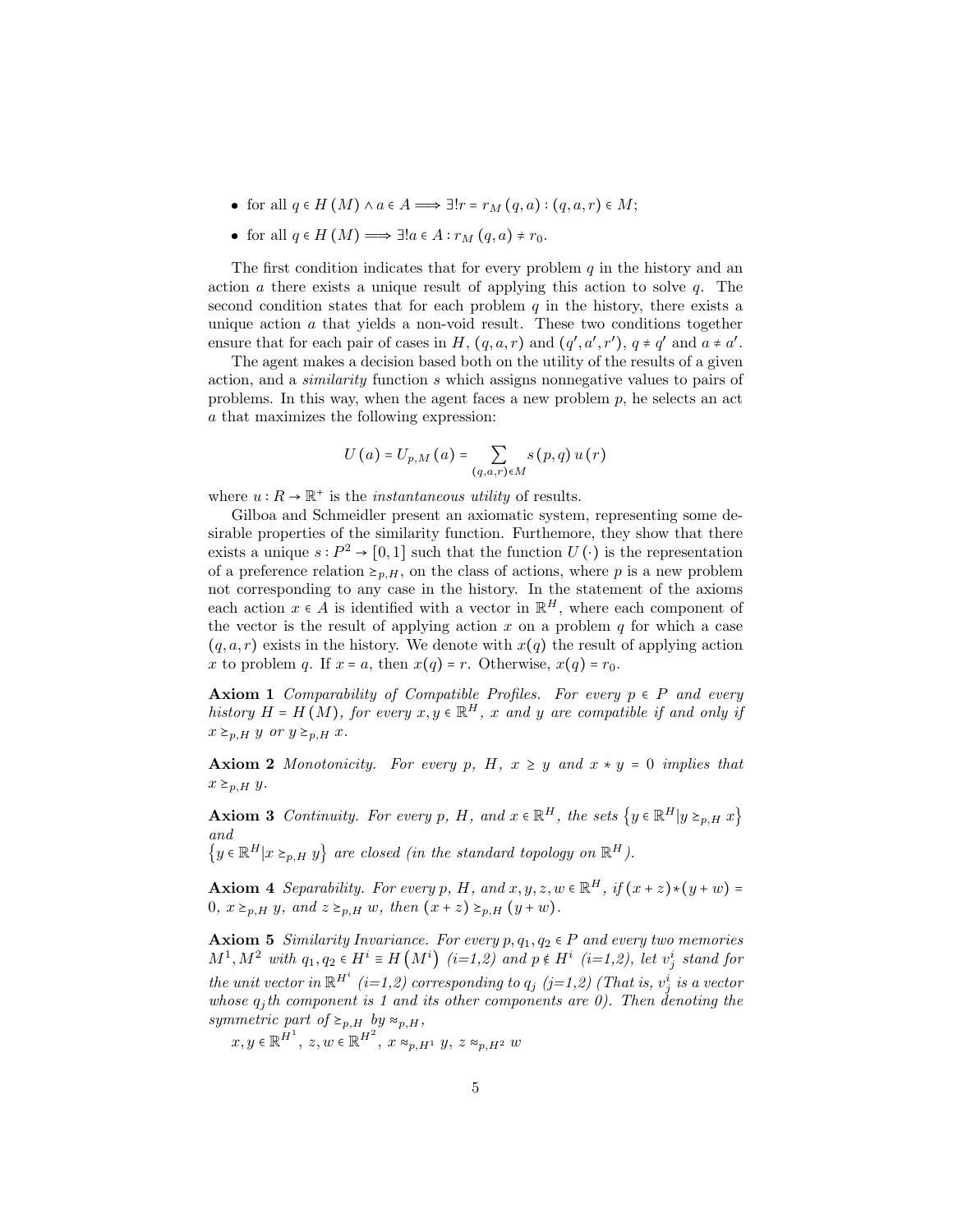and  $x + \alpha v_1^1 \approx_{p,H^1} y + \beta v_2^1$ imply that  $z + \alpha v_1^2 \approx_{p,H^2} w + \beta v_2^2$ whenever the compared profiles are compatible.

Given these axioms and using claims proven by Gilboa and Schmeidler, we can show that the similarity between pairs of problems is representable in terms of a connected graph  $G$  in which each problem in  $P$  is assigned a node. The class of nodes of G is V and thus  $V \equiv P$ . To get there, we need first to consider two extra axioms.

Axiom 6 Symmetric Similarity. For every  $r, p, m \in P$  and every three memories  $M^1, M^2, M^3$  with  $m, r \in H^1 \equiv H(M^1), p \notin H^1, m, p \in H^2 \equiv H(M^2),$  $r \notin H^2$ ,  $p, r \in H^3 \equiv H(M^3)$ , and  $m \notin H^3$ ; let  $v_j^i$  stand for the unit vector in  $\mathbb{R}^{H^{i}}$  (i=1,2,3) corresponding to j (j=r,p,m) (That is, is a vector whose jth component, which is the component associated with the case  $j$ , is 1 and its other components are 0). Then denoting the symmetric part of  $\geq_{p,H}$  by  $\approx_{p,H}$ ,

 $x, y \in \mathbb{R}^{H^1}, z, w \in \mathbb{R}^{H^2}, l, h \in \mathbb{R}^{H^3}, x \approx_{p,H^1} y, z \approx_{r,H^2} w, l \approx_{m,H^3} h$ and  $x + \alpha v_m^1 \approx_{p,H^1} y + v_r^1, \ z + \beta v_m^2 \approx_{r,H^2} w + v_p^2$ imply that  $l + \alpha v_p^3 \approx_{m,H^3} h + \beta v_r^3$ whenever the compared profiles are compatible.

Axiom 6 guarantees that the similarity function is symmetric since it leads us to Gilboa and Schmeidler's necessary and sufficient condition for symmetric similarity, namely that for all  $r, p, m \in P$ ,  $s(p, m)$   $s(m, r)$   $s(r, p) = s(p, r)$   $s(r, m)$   $s(m, p)$ . More precisely,

Theorem 1 The following two statements are equivalent:

a) Axiom 1 to Axiom 6 hold.

b) There exist a unique and symmetric function  $s': P^2 \to \mathbb{R}_+$  such that for all  $p \in P$ , every memory M with  $p \notin H \equiv H(M)$  and every compatible  $x, y \in \mathbb{R}^H$ ,  $x \geq_{p,H} y \Longleftrightarrow \sum_{q \in H}$  $s'(p,q)x(q) \geq \sum_{q \in H}$  $s'(p,q) y(q).$ 

Now we introduce another axiom that requires that the similarity function verifies the following inequality, i.e.  $s'(p,q) \geq s'(p,m) + s'(m,q)$ . Intuitively, this amounts to ask that the "direct" similarity between two problems cannot be lower than the sum of the similarities of these problems mediated by another one. More precisely:<sup>1</sup>

<sup>1</sup>Notice that this axiom, as shown through its consequences in Theorem 2, precludes the possibility of, given three problems  $p, m$  and  $q$ , to define a similarity function such that  $s(p, q) = s(p, m) = s(m, q).$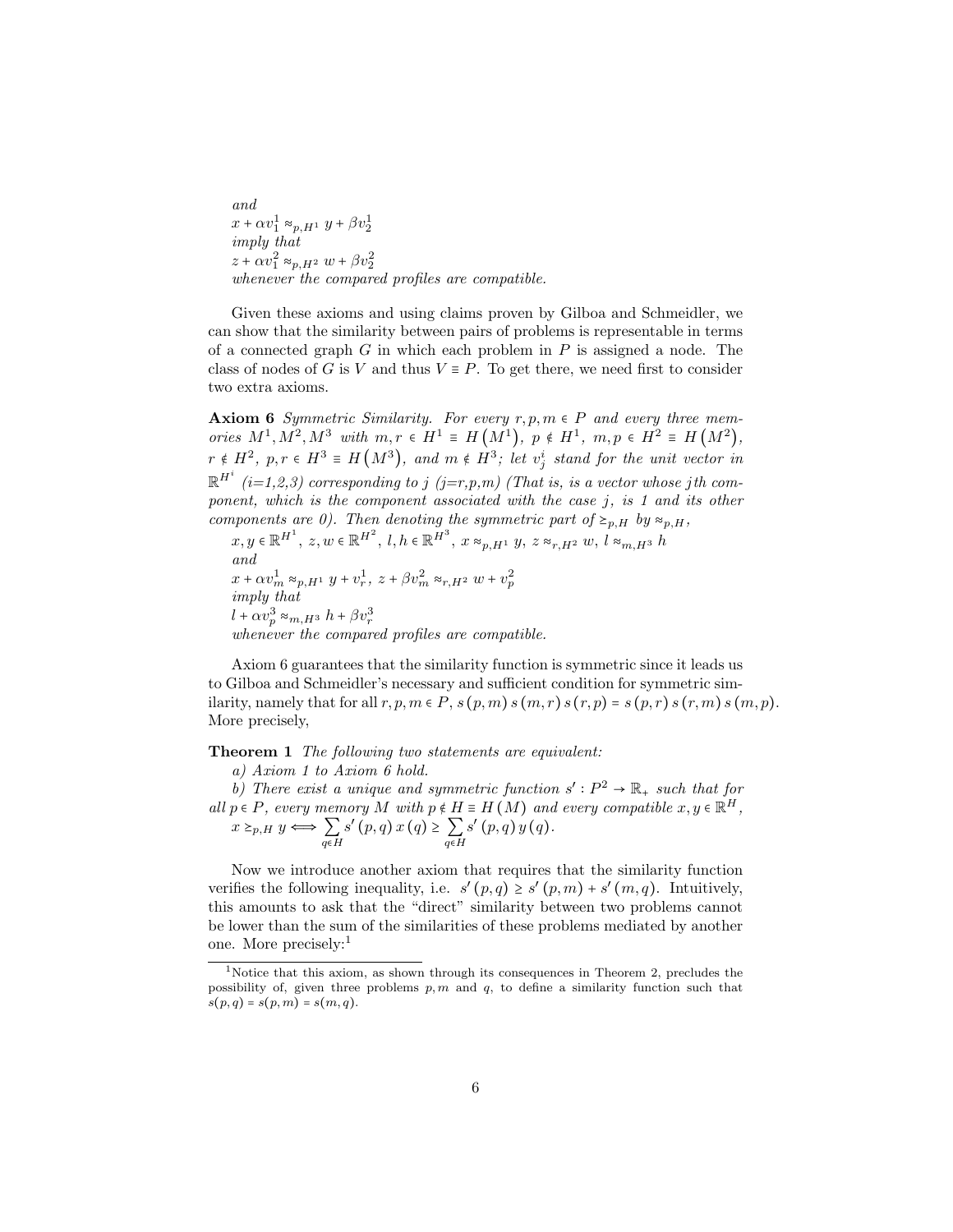**Axiom 7** Triangular inequality. For every  $r, p, m \in P$  and every two memories  $M^1, M^2$  with  $m, r \in H^1 \equiv H(M^1), p \notin H^1, m, p \in H^2 \equiv H(M^2)$ , and  $r \notin H^2$ ; let  $v_j^i$  stand for the unit vector in  $\mathbb{R}^{H^i}$  (i=1,2) corresponding to j (j=r,p,m) (That is,  $v_j^i$  is a vector whose jth component, which is the component associated with the case  $j$ , is 1 and its other components are  $0$ ). Then denoting the symmetric part of  $\geq_{p,H}$  by  $\approx_{p,H}$ ,

 $x, y \in \mathbb{R}^{H^1}, z, w \in \mathbb{R}^{H^2}, x \approx_{p,H^1} y, z \approx_{r,H^2} w$ and  $x + \alpha v_m^1 \approx_{p,H^1} y + v_r^1, \ z + \beta v_p^2 \approx_{r,H^2} w + v_m^2$ imply that  $y + \beta v_r^1 + \alpha v_m^1 \leq_{p,H} x + v_m^1$ whenever the compared profiles are compatible.

The addition of this axiom leads to:

**Theorem 2** The following two statements are equivalent:

a) Axiom 1 to Axiom 7 hold.

b) There exist a unique and symmetric function  $s': P^2 \to \mathbb{R}_+$  that verifies that  $s'(p,q) \geq s'(p,m) + s'(m,q)$ , such that for all  $p \in P$ , every memory M with  $p \notin H \equiv H(M)$  and every compatible  $x, y \in \mathbb{R}^H$ ,

$$
x \geq_{p,H} y \Longleftrightarrow \sum_{q \in H} s'(p,q) x(q) \geq \sum_{q \in H} s'(p,q) y(q).
$$

The proof of both theorems is given in the Appendix.

## 3 The Similarity Function Represented by a Graph

Given Axioms 1 to 7, and the results obtained in the previous section, we are now in position to introduce a graph-theoretic version of the similarity function. For this, consider an agent endowed with a memory set M and a connected graph G with nodes  $V = P$ .

We assume that the agent is able to compute a distance  $d(p,q)$  between  $p, q \in V$ , which is defined as the length of the shortest path joining these two nodes, and since G is connected, this distance is a metric (Harary, 1969).

In this context, *length* is defined as the number of occurrences of edges in an alternating sequence of nodes and edges (walk) between p and q (Harary, 1969). In this way, the agent is able to compare any pair of problems in the graph. Consider the adjacency matrix  $B = [b_{pq}]$  of G that is the  $n \times n$  matrix  $(|P| = n)$  in which  $b_{pq} = 1$  if p is adjacent with q in G and  $b_{pq} = 0$  otherwise. Then, the distance between p and q for  $p \neq q$  is the least integer l for which the  $(p, q)$ , entry of  $B^l$  is nonzero.

Now, we are going to consider the following results.

**Proposition 1** Consider  $S_G = \langle V, d \rangle$ , where V is the set of nodes of graph G and d is Harary's minimal distance defined on G. Then, there exists  $\rho$ :  $\ell \to S_G \cup \mathbb{R}^+$ , where  $\ell$  are all the expressions in the formal language in which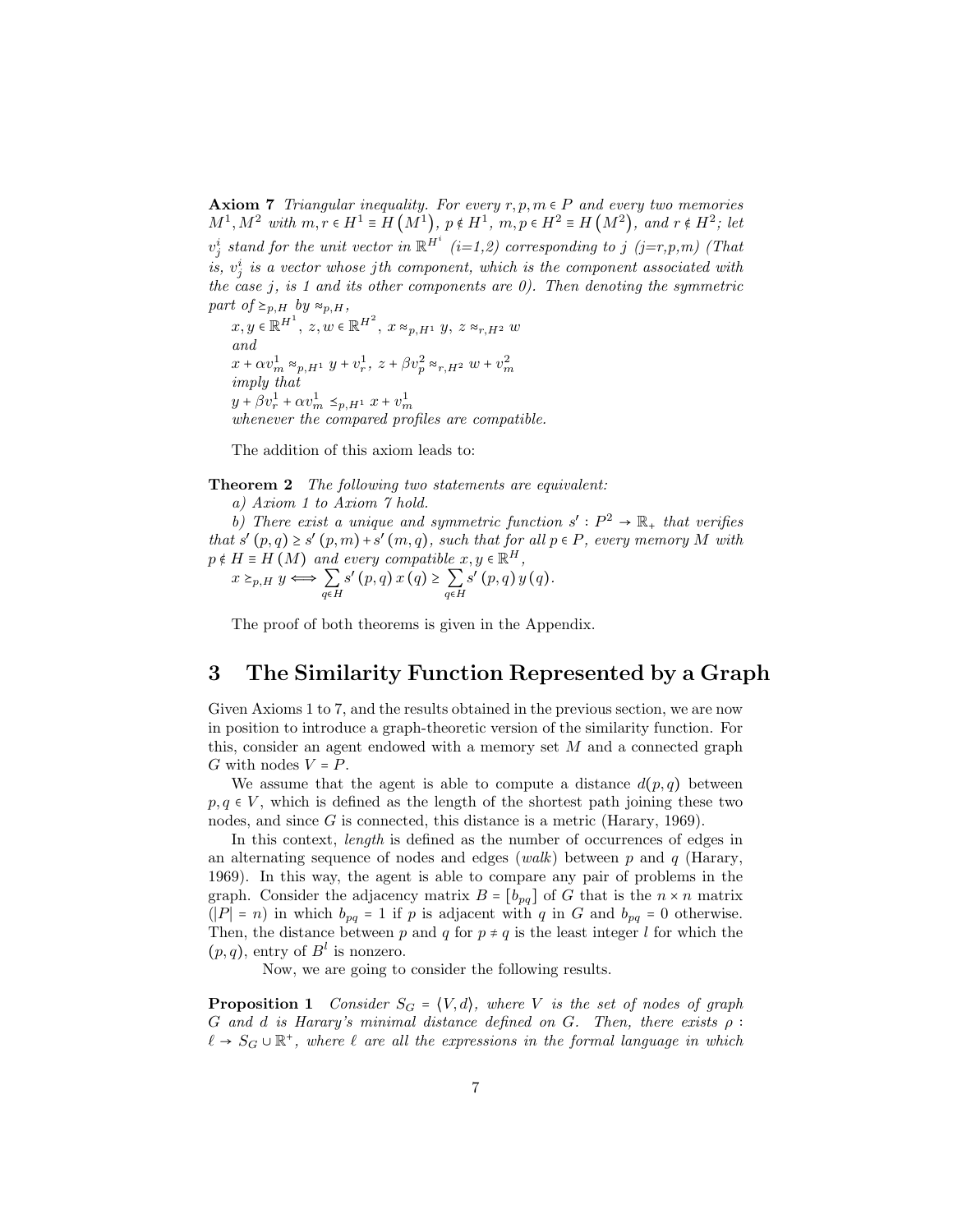the CBDT axioms are formulated, such that  $M_G = \langle S_G \cup \mathbb{R}^+, \rho \rangle$  is a model of  $GDDT + Argom G + Argom G$ CBDT+Axiom 6+Axiom 7.

Proposition 2 CBDT+Axiom 6+Axiom 7 has only one model up to isomorphism.

Given these propositions we show that  $S_G$  provides a valid representation of the memory and the similarity function because expressions that are true of s are true in G with distance  $d$ ; and in addition, G is compatible with axioms 1 to 7. Furthermore, the representation of s using a graph  $G$  is unique up to isomorphism. Finally, all the expressions on utilities are interpreted as arithmetical claims in  $\mathbb{R}^+$ . The proofs of these propositions can be found in the Appendix.

In other words, these propositions show that there exists a unique graph that represents the similarity function. This is an important addition to the usual presentation of CBDT, since the similarity function is derived there from the preferences over outcomes, while here it is furthermore associated to the shortest path distance on a graph.

We will now consider a concrete definition of graph  $G$  and derive an explicit specification of s.

#### 4 A Specification of the Similarity Function

In order to present a concrete specification of the results of the previous section we need to define a graph  $G$  in which the nodes correspond to problems. One way to do that is by assuming that each problem can be identified to a point in a space of features  $F$ . More precisely, since we intend to find a way of maximizing a preferential order  $\geq_{p,H}$ , we are only interested in a space that represents the features of the problems corresponding to the finite number of cases in  $H$ . By the conditions on  $H$ , all these problems are different, and thus each will yield a different point in the space of features.

Suppose that a problem  $q \in H(M)$  is defined by  $j_q$  features.<sup>2</sup>. Thus, the total number of features to consider is  $J = \sum_{q \in H(M)} j_q$ . While it is clear that some features are correlated to others, we will assume without much loss of generality that the features are independent. This is the case when  $J$  is the minimal number of features needed to describe any problem  $q \in H(M)$ . This simplification allows us to consider that the  $J$  dimensions of the space of features are orthogonal.

The remaining question is what spaces correspond to the different features. While some features admit discrete values others require continuous ones. Since we intend to use Harary's distance, we need to be able to define the *adjacency* between problems, and thus the range of values of each feature has to be discrete.

<sup>&</sup>lt;sup>2</sup>If the problem amounts to, say, choosing a smartphone, we can consider that the relevant features are the price, the brand, the size of its memory, the quality of the camera, etc. While large, the number of features at the moment of making a decision, is finite.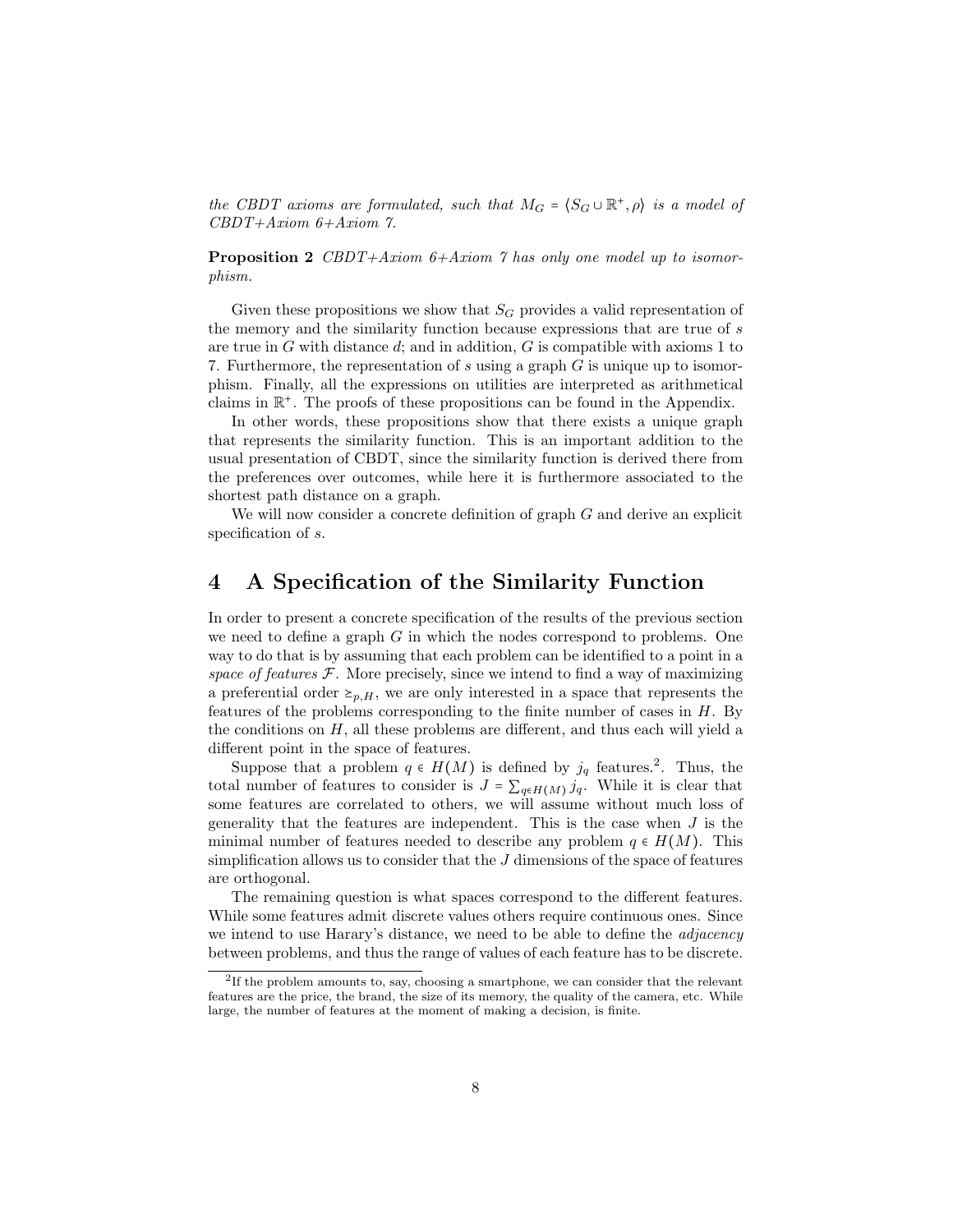We assume thus that we identify each feature  $f_j$  with its discrete range.<sup>3</sup> That is,  $f_j = \{f_1^j, \ldots, f_{\kappa_{f_j}}^j\}$ , where  $\kappa_{f_j}$  is the (finite) number of possible values of  $f_j$ . Notice that this means that  $f_j$  is a linearly ordered set. Then, the entire space of features is  $\mathcal{F} = \prod_{j=1}^{J} f_j$ .

G will consist of the points  $H(M) \subseteq \mathcal{F}$ . We take then as edges all the linear  $L^1$  ("taxicab" or "Manhattan") segments between the points in  $\mathcal{F}$ , with the proviso that the distance between two consecutive values in a feature, say  $f_k^j$  and  $f_{k+1}^j$  is 1. Harary's procedure gives us the *minimal distance* between points on F. Given two problems  $q, r \in \mathcal{F}$ , the ensuing distance according to this procedure is  $d(q, r)$ . In turn, the maximal distance between any pair of problems in  $H(M)$  (the so called "diameter" of graph G) is denoted  $D_M$ .

Then, given two problems  $p \notin H(M)$  and  $q \in H(M)$ , we take  $\bar{d}(p,q) = \frac{d(p,q)}{D_M}$ and define

$$
s(p,q) = 1 - \bar{d}(p,q)
$$

It is easy to see that:

**Proposition 3**  $s(p,q)$  satisfies the conditions of the similarity function of Theorem 2. Furthermore, for any statement about the similarity between any pair of problems p and q,  $\Lambda(p,q)$ ,  $\rho(\Lambda(p,q)) = s(p,q)$ , where  $\rho$  is as defined in Proposition 1.

Example 3 Consider the following context:

$$
H(M_{\mathcal{F}_0})=\{q_i\}_{i=1}^4
$$

where each problem is identified with an element of  $\mathcal{F}_0 = f_1 \times f_2$ , the space of features of the problems in memory, all related to buying or not cellphones. Here  $f_1$  is the space of screen sizes,  $f_2$  is the space of RAM memory sizes:

- $f_1 = \{5, 5.5, 7\},\,$
- $f_2 = \{16, 32\},\,$

The corresponding graph has diameter  $D_{M_{\mathcal{F}_0}} = 3$ .

A case  $c_i \in M$  associated to a problem  $q_i$ ,  $i = 1, \ldots, 4$ , is then described as:

$$
c_i = \langle q_i, a_i, r_i \rangle \in \mathcal{F}_0 \times \{0, 1\} \times R
$$

where  $a_i$  is the decision made (either "buy" or "not buy") while  $r_i \in R$  is the result, understood as a degree of satisfaction (a real number in the interval [0,10].

<sup>&</sup>lt;sup>3</sup>In the case of a continuous-valued feature this means that we determine a finite partition of its range. In practical applications the partition would arise from the application of methods like, for instance, CART.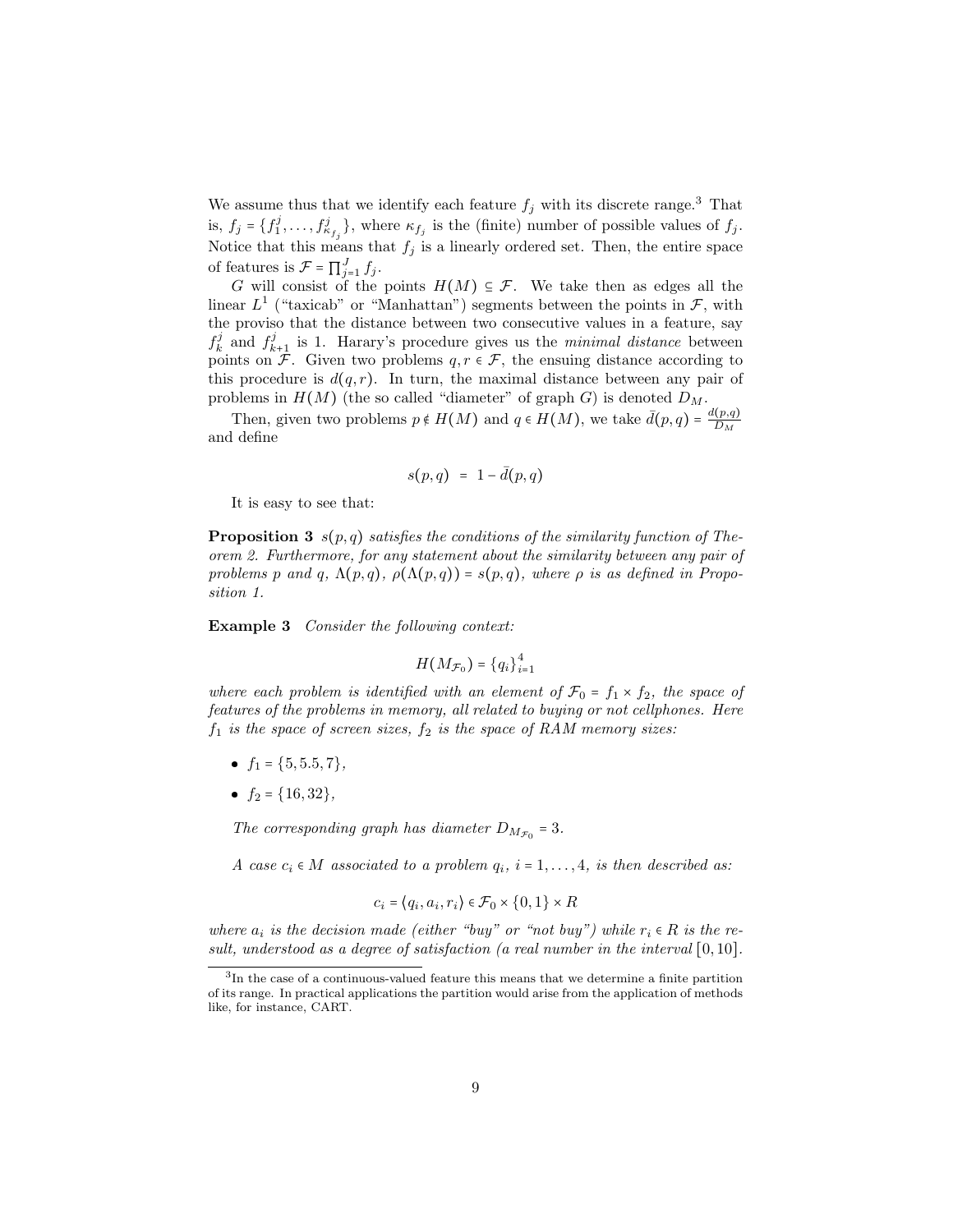The cases are:

$$
c_1 = \langle (5, 16), 1, 5 \rangle
$$
  
\n
$$
c_2 = \langle (5.5, 16), 0, 10 \rangle
$$
  
\n
$$
c_3 = \langle (5, 32), 0, 7 \rangle
$$
  
\n
$$
c_4 = \langle (5.5, 32), 1, 7 \rangle
$$

Now suppose a new problem  $p \in \mathcal{F}_0$  appears, namely to buy or not a configuration (7,16). The corresponding distances to the problems in  $H(M_{\mathcal{F}_0})$  are:  $d(p, q_1) = 2, d(p, q_2) = 1, d(p, q_3) = 3$  and  $d(p, q_4) = 2$ . Then (see Figure 1),

$$
s(p, q_1) = 1 - \frac{2}{3} = \frac{1}{3}
$$

$$
s(p, q_2) = 1 - \frac{1}{3} = \frac{2}{3}
$$

$$
s(p, q_3) = 1 - \frac{3}{3} = 0
$$

$$
s(p, q_4) = 1 - \frac{2}{3} = \frac{1}{3}
$$

Then, the agent has to choose between  $a = 1$  ("buy") and  $a = 0$  ("not buy"). The corresponding preferences are represented as (we assume  $u(r) = r$  for every  $r \in R$ ):

$$
U(1) = s(p, q_1)u(5) + s(p, q_4)u(7) =
$$
  
=  $\frac{1}{3} \times 5 + \frac{1}{3} \times 7 = 4$   

$$
U(0) = s(p, q_2)u(10) + s(p, q_3)u(7) =
$$
  
=  $\frac{2}{3} \times 10 + 0 \times 7 = 6\frac{2}{3}$ 

Since  $U(0) > U(1)$  the decision is not buy the object.

## 5 Acquiring New Information

Up to this point, we have taken the entire  $M$  as source for the similarity relation. But new information may appear that could require to revise the decisions made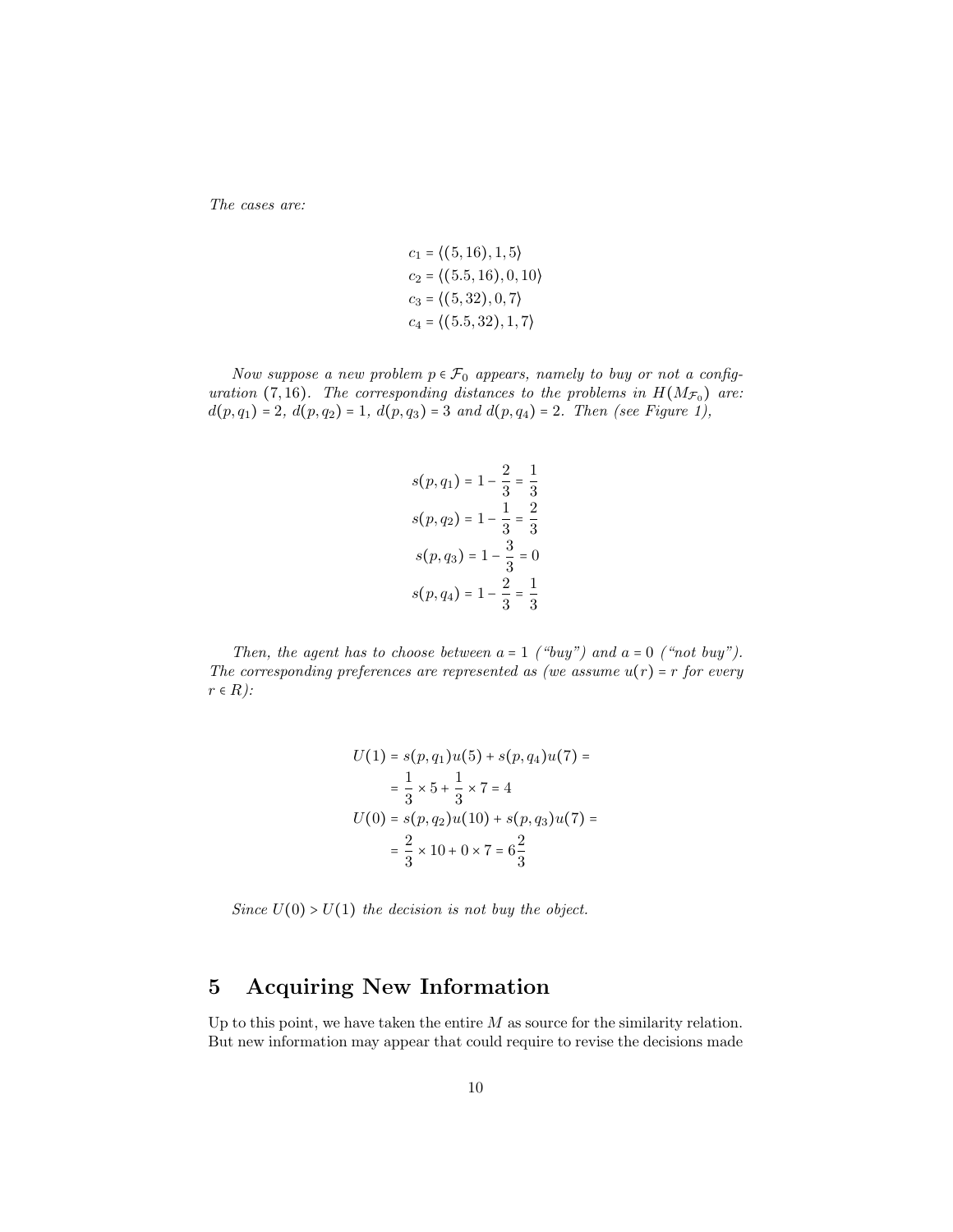

Figure 1: Graph representation of CBDT.

previously and change the way of addressing new problems. There are two instances that we want to consider:

- (a) A problem p that may appear with a new set of salient features  $\{f_{1P}, \ldots, f_{mP}\}.$ Each  $f_j$ ,  $j = 1^p, \ldots, m^p$  is either included in a space orthogonal to  $\mathcal F$  and to each  $f_k$  for  $k \neq j$  or there exists a feature of  $\mathcal F$ , say  $f_l$ , such that  $f_l \subset f_j$ , i.e.  $f_j$  adds extra values to feature  $f_l$ .
- (b) p may not be compared to any other problem in  $H(M)$  but only to some aspect of them.

Case (a) presents two subcases:

- (a1) A feature incorporates a new value.
- (a2) A new feature becomes relevant.

In these two instances the relevant space becomes  $\mathcal{F}^p \times \prod_{k=1}^m f_{k^p}$ , where  $\mathcal{F}^p$ are either the new features or the ones already in  $\mathcal F$  with the new values detected in p. Then, a new  $s(\cdot, \cdot)$ , based on the corresponding distance in the new graph, must be computed.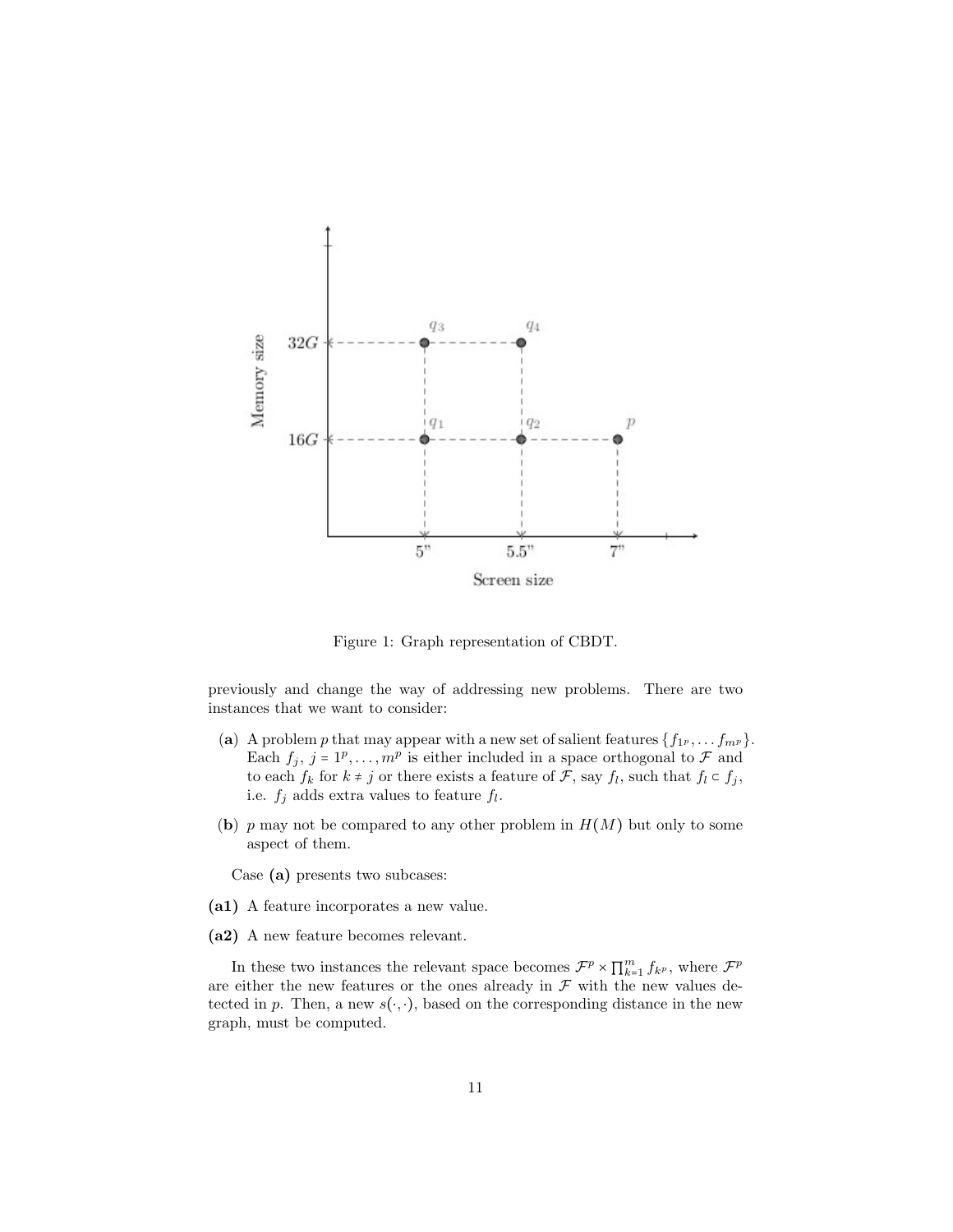**Example 4** (Case (a1)): consider the same M as in Example 3, where  $H(M)$  =  $f_1 \times f_2 = \{5, 5.5\} \times \{16, 32\}$ . Recall that  $M = \{c_1; c_2; c_3; c_4\}$  is such that:

$$
q_1 = (5, 16)
$$
  
\n
$$
q_2 = (5.5, 16)
$$
  
\n
$$
q_3 = (5, 32)
$$
  
\n
$$
q_4 = (5.5, 32)
$$

with corresponding distances:  $d(q_1, q_2) = 1$ ,  $d(q_2, q_3) = 2$ ,  $d(q_3, q_4) = 1$ ,  $d(q_1, q_4) =$ 2,  $d(q_1, q_3) = 1$  and  $d(q_2, q_4) = 1$ . Then, since the diameter of the graph is  $D_M = 2$ , the similarity function is such that:  $s(q_1, q_2) = \frac{1}{2}$ ,  $s(q_2, q_3) = 0$ ,  $s(q_3,q_4) = \frac{1}{2}, s(q_1,q_3) = \frac{1}{2}, s(q_2,q_4) = \frac{1}{2} \text{ and } s(q_1,q_4) = 0 \text{ (see Figure 2)}.$ 



Figure 2: Example of  $H(M)$  in Case (a1).

Now assume a new problem  $p$  in which feature  $f_1$  presents a new value, 7. In the new graph, corresponding to  $M' = M \cup \{p\}$ , while the distances between  $q_1, \ldots, q_4$  are the same, the similarity function changes since the diameter of the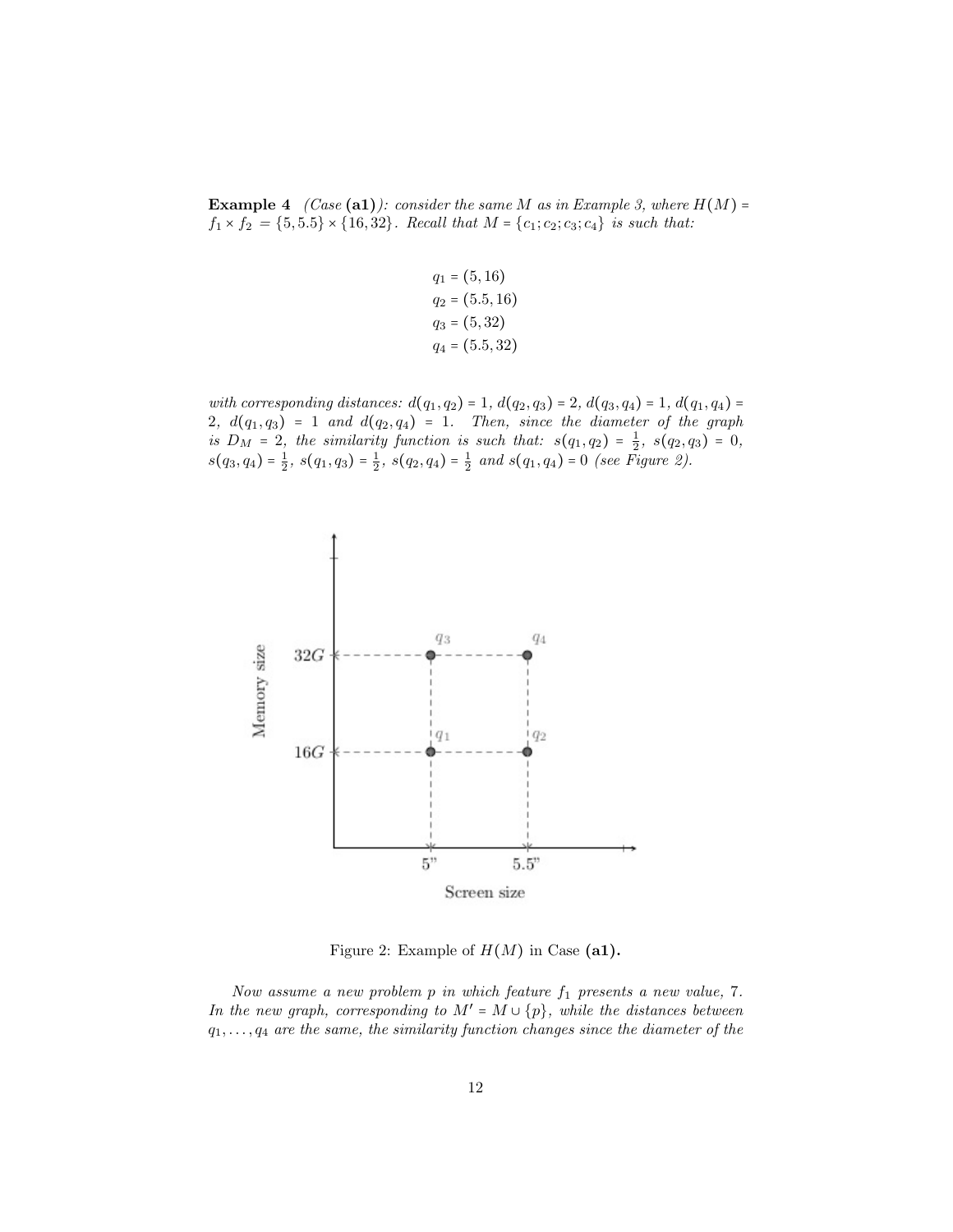

Figure 3: Example of Case (a2)

graph is now  $D_M = 3$ . We have that:  $s(q_1, q_2) = \frac{2}{3}$ ,  $s(q_2, q_3) = \frac{1}{3}$ ,  $s(q_3, q_4) = \frac{2}{3}$ ,  $s(q_1, q_3) = \frac{2}{3}, s(q_2, q_4) = \frac{2}{3} \text{ and } s(q_1, q_4) = \frac{1}{3} \text{ (see, again, Figure 1)}.$ 

**Example 5** (Case  $(a2)$ ): Assume again M as in Example 3, but now a new feature  $f_3$  becomes relevant. Then, problems  $q_1, \ldots, q_4$  have to be redefined, acquiring a new component. That is,  $q_i = \langle q_i^{f_1}, q_i^{f_2} \rangle$  becomes  $q'_i = \langle q_i^{f_1}, q_i^{f_2}, \bar{q}_i^{f_3} \rangle$ , where  $\bar{q}_i^{fs} \in f_3$ , in case  $\bar{q}_i^{fs}$  is not known with precision or it is not defined for  $q_i$  (for instance, the operating system of a an old cellphone), it is assigned an arbitrary value in  $f_3$ . We represent this in Figure 3, in which the redefined problems get a non-null value in the third coordinate.

Case (b) poses a different question, namely to find aspects that are shared with previous problems. It can be addressed assuming that, given a new problem p, it comes associated to a subspace  $\mathcal{F}_0$  of  $\mathcal F$  and a distance  $\delta > 0$ . For each problem  $q \in H(M)$  we can define  $q_{|\mathcal{F}_0}$ , its projection over  $\mathcal{F}_0$ . Then  $H(M)^p = \{q \in H(M) : s(p_{\mid \mathcal{F}_0}, q_{\mid \mathcal{F}_0}) > \delta\}$ , will be the class of problems to be taken into account for the choice of the optimal action. In case that  $H(M)^p = \emptyset$ , then by default we consider the entire  $H(M)$ .

Example 6 (Case (b)): Consider again M as in Example 3 and the problem of buying or not a phone  $p = (7, 32, 9)$ , but only in terms of the comparison with the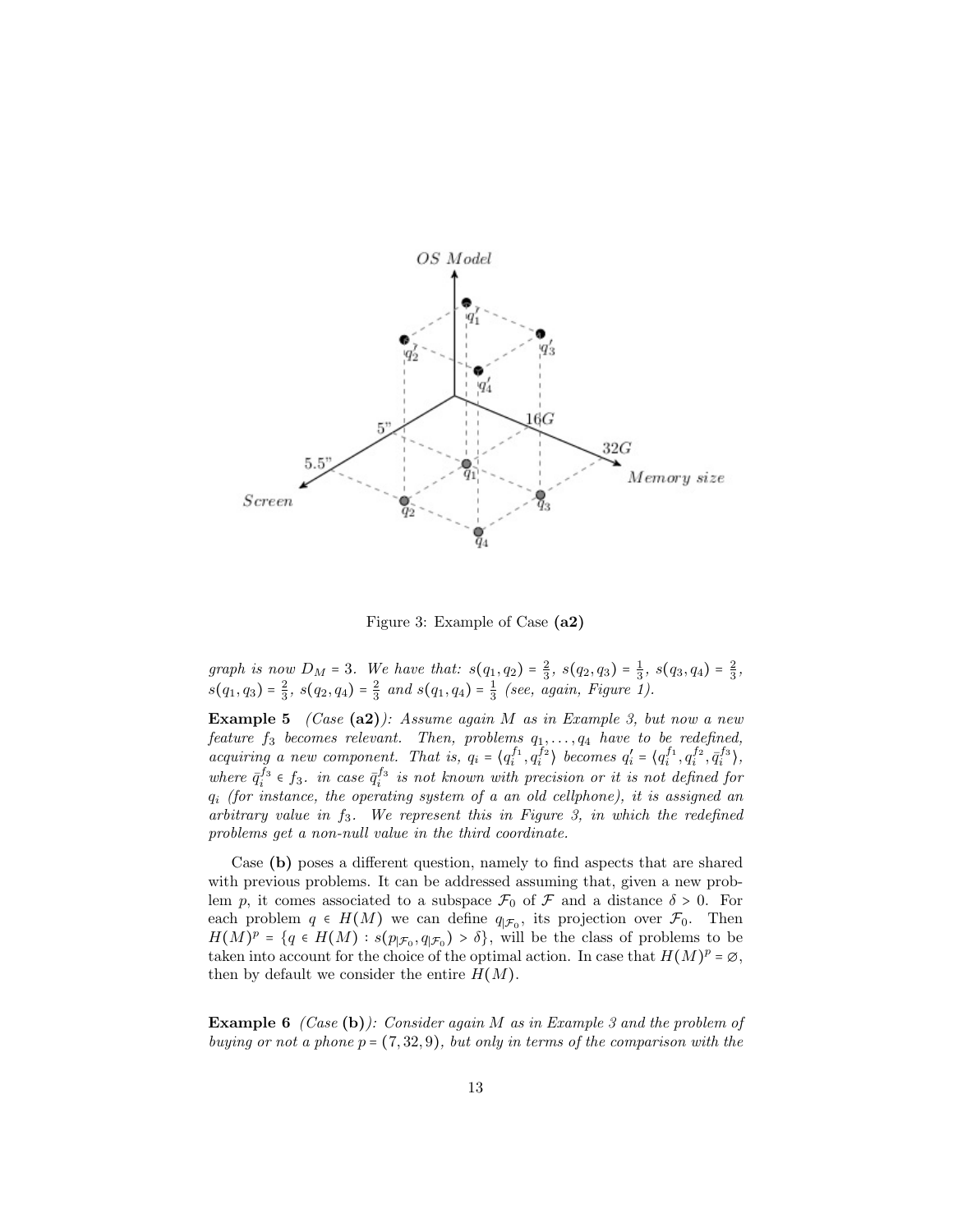features  $\mathcal{F}_0 = f_1 \times f_2$ . Then, for each  $q_i \in H(M)$ ,  $q_{i_{|\mathcal{F}_0}} = q_i$  while  $p_{|\mathcal{F}_0} = (7, 32)$ .<br>Figure 4 represents this case, where the similarity function is:

$$
s(p, q_1) = 1 - \frac{3}{3} = 0
$$
  
\n
$$
s(p, q_2) = 1 - \frac{2}{3} = \frac{1}{3}
$$
  
\n
$$
s(p, q_3) = 1 - \frac{2}{3} = \frac{1}{3}
$$
  
\n
$$
s(p, q_4) = 1 - \frac{1}{3} = \frac{2}{3}
$$

If  $\delta = \frac{1}{2}$ ,  $H(M)^p = \{q_4\}$  and thus, since  $c_4 = \langle q_4, 1, 7 \rangle$ , the decision should be "buy".



Figure 4: Example of Case (b)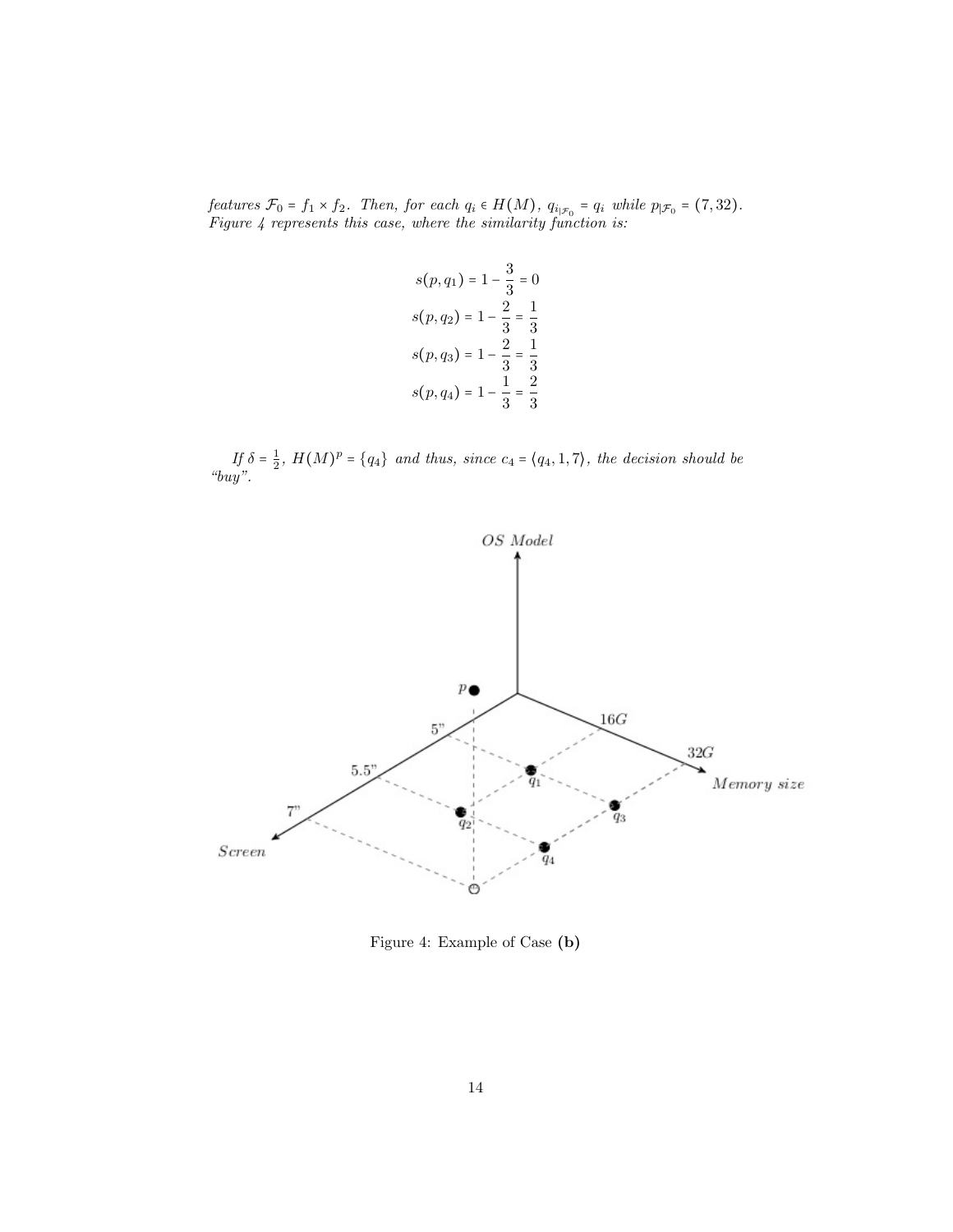## 6 Learning

The question becomes now whether agents can anticipate new features or values of them, and consequently make choices based on those forecasts. This can only be probabilistically defined, and requires some assumptions. The first one is that all the distributions are Poisson, as to capture the intuition that the relevant events (new features and values) arise at a rate independent of the events at the previous period. This assumption can be criticized on different grounds, but without it we are forced to assume either a stronger regularity (a certain "law" of evolution of features and values) or a weaker one, making harder to forecast future events.

The second, and perhaps more critical, assumption is that the intervals defining the Poisson distributions represent the time interval between the formulation and solution of two different problems. While it does not need to be of a fixed duration, it tends to have a certain regularity in itself.

Let us define what it means for values and features, in terms of cases (a1) and  $(a2)$  (case (b) is of different nature and will not be treated here):

- (a1) Any new problem p has a probability  $Prob(f_{j}P) \sim Poisson(\lambda_j)$  of adding a new value to any feature  $f_j$ , for a given parameter  $\lambda_j$ . Furthermore, we assume that  $\lambda_j = \lambda_k$  for any pair of features  $f_j$  and  $f_k$  already present in  $H(M).$
- (a2) A new feature appears in any problem p with probability  $Prob(J) \sim$  $Poisson(\lambda_J)$ .

The parameters  $\lambda$  represent the average number of changes in either the amount of values in a feature or in the number of features per relevant interval. To determine them, we have to compute some values. Given any new problem p we denote with  $\Delta_{j^p}$  the amount of new values of feature  $f_j$  and by  $\Delta_{J^p}$  the amount of new features in p.

Then, given two memories  $M$  and  $M'$ , we define

$$
\lambda_j = \frac{\sum_{p \in M' \setminus M} \Delta_{j^p}}{|M' \setminus M|} \quad \text{and} \quad \lambda_J = \frac{\sum_{p \in M' \setminus M} \Delta_{J^p}}{|M' \setminus M|}
$$

In either case the probability of  $k$  new values or features is given by

$$
f(k,\lambda) = \frac{e^{-\lambda}\lambda^k}{k!}
$$

The assessment of the values of  $\lambda_j$  and  $\lambda_j$  proceeds by progressive refinement, reevaluating those parameters starting from  $M_0 = \emptyset$  and computing them for certain sizes of the memory. That is, every some fixed number of problems, the parameters are calculated again.

This process of continuous updating does not necessarily converge to a fixed distributions. Agents will use the distributions they have at hand at the moment of making their decision. Furthermore, since they are anticipating events that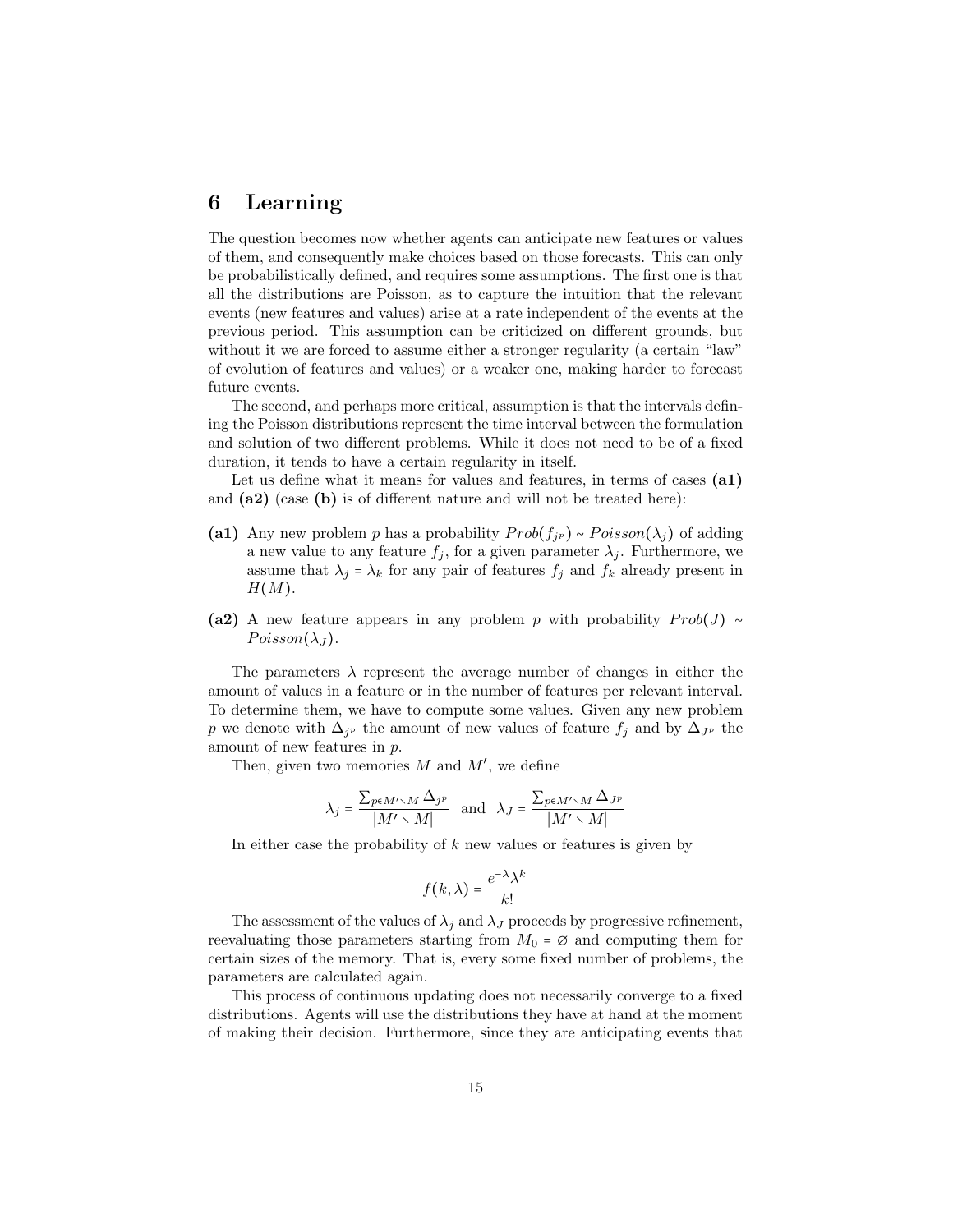will happen at some time in the future, they have to *discount* the value of those outcomes to make meaningful comparisons with decisions with immediate results.

We can consider lotteries over a space  $\mathcal{M} = \{ \langle M, t, p \rangle : M \text{ is a memory, } t \}$ is the moment at which it is assumed to be available and  $p$  is a problem for which a solution is sought. Assuming preferences  $\geq_{vNM}$  over M, satisfying the usual von Neumann-Morgenstern axioms, we can represent them by an expected utility  $\bar{U}$ . It is immediate that  $\bar{U}(\langle M, t, p \rangle)$  corresponds to a lottery in which the probability of  $\langle M, t, p \rangle$  is 1 and the probability of every other  $\langle M', t', p' \rangle$ probability of  $\overline{U}(\langle M,t,p \rangle)$  is 1 and the probability of every other  $\langle M, t, p \rangle \in \mathcal{M}$ <br>is 0. The value of  $\overline{U}(\langle M,t,p \rangle)$  can be identified with  $\kappa^{t-t_0}U_{p,M}(a^*)$  where  $a^*$ is the action a that maximizes  $\sum_{(q,a,r)\in M} s(p,q)u(r)$  and  $t_0$  is the moment at which the lotteries are evaluated.<sup>4</sup>

Example 7 : Consider again M as in Example 3 and the problem of buying or not a phone  $p = (7, 32, 9)$  now (period t) or wait until  $t + 2$  to buy a better phone with a fourth feature  $f_4$  and one higher value in features  $f_2$  and  $f_3$ . Since  $t + 2$  is two intervals away, in terms of Poisson's distribution, the probabilities of those events are:  $f(1, 2\lambda_j)$ , for  $j = 2, 3$  and  $f(1, 2\lambda_j)$ .

Taking  $\lambda_j = \frac{1}{2}$  and  $\lambda_j = \frac{1}{20}$ , we have that the probabilities of new (higher) values in  $f_2$  and  $f_3$  are both  $\frac{1}{e}$ , while that of a new feature  $f_4$  is  $\frac{1}{10 e^{10}}$ .

The similarities between p and the problems in  $H(M)$  are  $(D_M = 4)$ :

$$
s(p, q_1) = 1 - \frac{4}{4} = 0
$$
  
\n
$$
s(p, q_2) = 1 - \frac{1}{4} = \frac{1}{4}
$$
  
\n
$$
s(p, q_3) = 1 - \frac{3}{4} = \frac{1}{4}
$$
  
\n
$$
s(p, q_4) = 1 - \frac{2}{4} = \frac{1}{2}
$$

While that of the potential  $p'$  are (the new M' has a diameter<sup>5</sup>  $D_{M'} = 7$ ):

$$
s(p', q_1) = 1 - \frac{7}{7} = 0
$$
  
\n
$$
s(p', q_2) = 1 - \frac{6}{7} = \frac{1}{7}
$$
  
\n
$$
s(p', q_3) = 1 - \frac{6}{7} = \frac{1}{7}
$$
  
\n
$$
s(p', q_4) = 1 - \frac{5}{7} = \frac{2}{7}
$$

<sup>4</sup>This is consistent with the two levels of inductive reasoning in learning and induction presented in (Gilboa and Schmeidler, 2001; Gilboa and Schmeidler, 2003).

<sup>&</sup>lt;sup>5</sup>In this case, the diameter is the maximal distance between  $q_1$  and  $p'$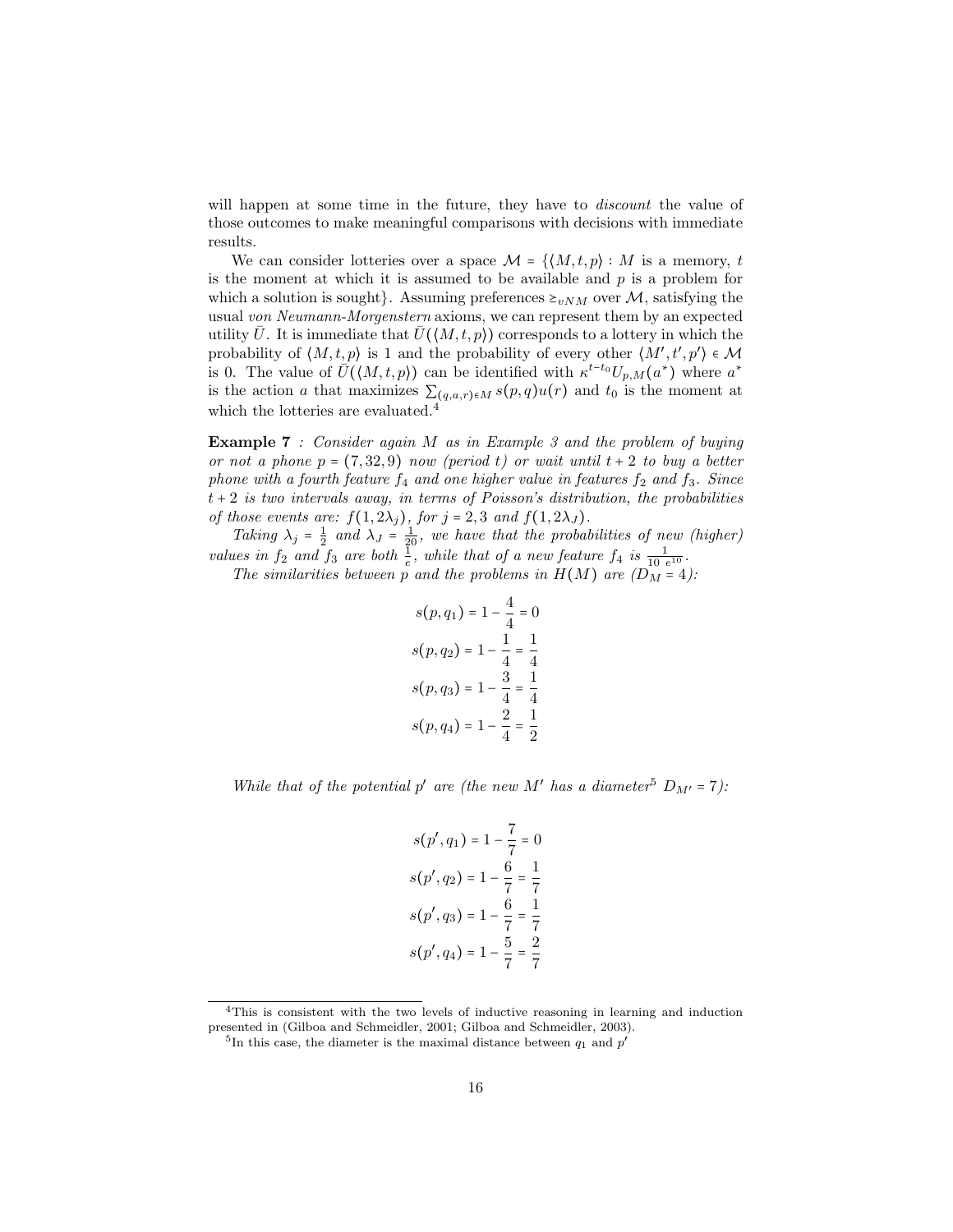Consider the decision of buying a cellphone. We can compare two lotteries. One yields the utility of buying p in t, denoted  $U_p^t(1)$ , with certainty.

The other lottery yields the expected utility of buying  $p'$  in  $t + 2$ ,  $U_{p'}^{t+2}(1)$ , with probability  $f(1, 2\lambda_j) \times f(1, 2\lambda_j) \times f(1, 2\lambda_J) = \frac{1}{e} \times \frac{1}{e} \times \frac{1}{10} e^{10} = \frac{1}{10} e^{12}$ .

The first lottery yields:

$$
U_p^t(1) = s(p,q_1) \times 5 + s(p,q_4) \times 7 = \frac{7}{2} = 3\frac{1}{2}
$$

while for the second lottery, we need to compute its expected utility, by taking into account the aforementioned probabilities as well as the discount rate: $6$ 

$$
U_{p'}^{t+2}(1) = \frac{1}{10} \frac{1}{e^{12}} (s(p', q_1) \times \kappa \times 5 + s(p', q_4) \times \kappa \times 7) =
$$
  
= 
$$
\frac{1}{5 e^{12}} \kappa
$$

Then, the decision to postpone buying a cellphone, waiting for a potential  $p'$ brand, makes only sense if  $\kappa \geq 17.5$  e<sup>12</sup>, i.e. the future utility must be exceedingly large to compensate the extremely low chances of obtaining  $p' \sim 6 \times 10^{-7}$ .

## 7 Conclusions

We have presented a graph-based definition of similarity to be used in the framework of Case-Based Decision Theory. This allows us to compute easily choices that are optimal in terms of the comparison with problems solved in the past.

Our characterization allows to represent the acquisition of new information, defining a learning process in time. Our results indicate that while no convergence can be ensured, this allows to compare current and future decisions.

This is relevant in the context of judgment and decision-making in categorization tasks, yielding optimal answers to the intuitions and demands for methodological advances made by Newell and Bröder, 2008. One of the main fields in which these tasks are particularly relevant is the adoption of new technologies, specifically in the problem of purchasing gadgets with new features or for which future additions can be expected. Further work involves refining this approach and running experiments to compare with the decisions actually made by human agents.

#### References

Asadi, Shahla et al. (2019). "An integrated SEM-Neural Network approach for predicting determinants of adoption of wearable healthcare devices". In: Mobile Information Systems 2019.

 $6$ Notice that it has to be applied as an *interest rate*, improving the future value of the rewards.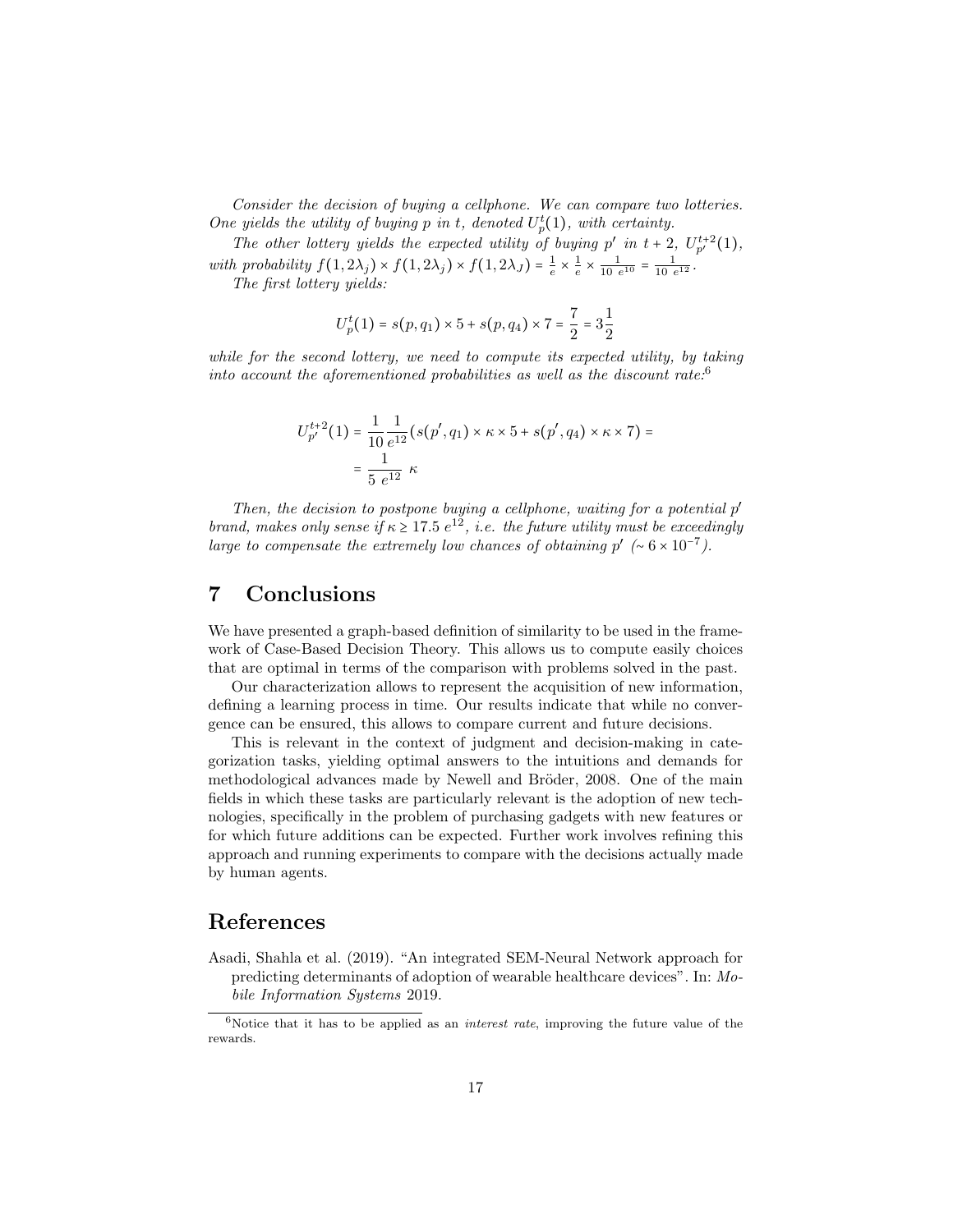- Basoglu, Nuri, Tugrul Daim, and Onur Kerimoglu (2007). "Organizational adoption of enterprise resource planning systems: A conceptual framework". In: The Journal of High Technology Management Research 18.1, pp. 73–97.
- Basoglu, Nuri, Tugrul U Daim, and Ece Sofuoglu (2009). "A decision methodology for customising software products". In: International Journal of Industrial and Systems Engineering 4.5, pp. 554–576.
- Basoglu, Nuri, Tugrul U Daim, and Umit Topacan (2012). "Determining patient preferences for remote monitoring". In: Journal of medical systems 36.3, pp. 1389–1401.
- Basoglu, Nuri, Ali Emre Ok, and Tugrul U Daim (2017). "What will it take to adopt smart glasses: A consumer choice based review?" In: Technology in Society 50, pp. 50–56.
- Bhui, Rahul (2018). "Case-based decision neuroscience: Economic judgment by similarity". In: *Goal-directed decision making*. Elsevier, pp. 67–103.
- Chen, Ke and Alan HS Chan (2014). "Predictors of gerontechnology acceptance by older Hong Kong Chinese". In: Technovation 34.2, pp. 126–135.
- Chin, Jacky and Shu-Chiang Lin (2015). "Investigating users' perspectives in building energy management system with an extension of technology acceptance model: A case study in indonesian manufacturing companies". In: procedia comput. sci 72, pp. 31–39.
- Chung, Sunghun, Kyung Young Lee, and Kimin Kim (2014). "Job performance through mobile enterprise systems: The role of organizational agility, location independence, and task characteristics". In: Information  $\mathcal{B}$  Management 51.6, pp. 605–617.
- Daim, Tugrul, Nuri Basoglu, and Ilda Tanoglu (2010). "A critical assessment of information technology adoption: technical, organisational and personal perspectives". In: International Journal of Business Information Systems 6.3, pp. 315–335.
- Daim, Tugrul U et al. (2014). "Service innovation adoption: The case of valueadded mobile services". In: Journal of the Knowledge Economy 5.4, pp. 784– 802.
- Davis, Fred D (1989). "Perceived usefulness, perceived ease of use, and user acceptance of information technology". In: MIS quarterly, pp. 319–340.
- Dehghani, Milad, Ki Joon Kim, and Rosa Maria Dangelico (2018). "Will smartwatches last? Factors contributing to intention to keep using smart wearable technology". In: Telematics and Informatics 35.2, pp. 480–490.
- Ducey, Adam J and Michael D Coovert (2016). "Predicting tablet computer use: An extended Technology Acceptance Model for physicians". In: Health Policy and Technology 5.3, pp. 268–284.
- Dutot, Vincent (2015). "Factors influencing near field communication (NFC) adoption: An extended TAM approach". In: The Journal of High Technology Management Research 26.1, pp. 45–57.
- Gilboa, I. and D. Schmeidler (1995). "Case-Based Decision Theory". In: The Quarterly Journal of Economics 110.3, pp.  $605-639$ . ISSN: 0033-5533. DOI: 10.2307/2946694.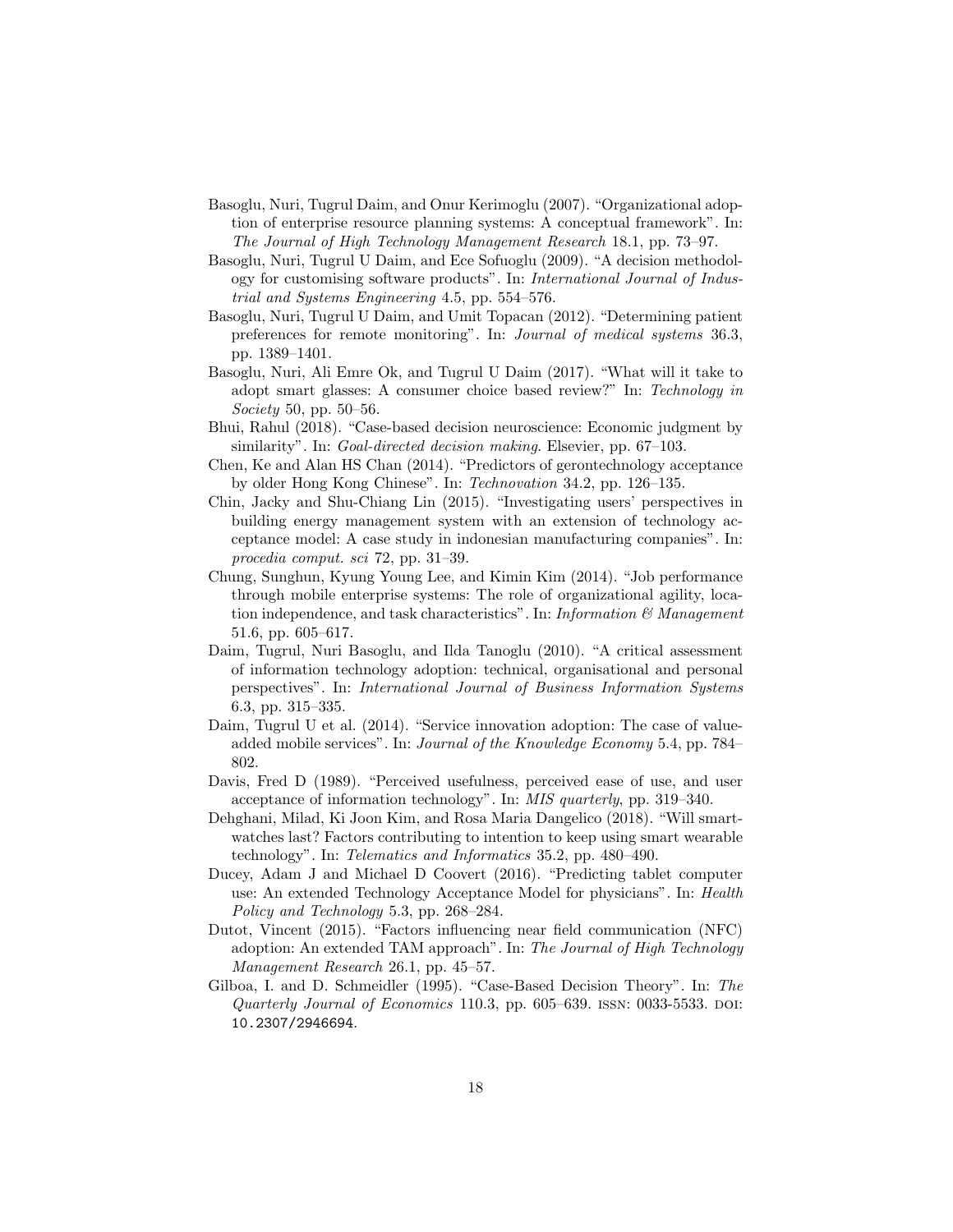- Gilboa, Itzhak and David Schmeidler (2001). A Theory of Case-Based Decisions. Cambridge: Cambridge University Press. ISBN: 9780511493539. DOI: 10.1017/CBO9780511493539.
- (2003). "Inductive Inference: An Axiomatic Approach". In: Econometrica 71.1, pp. 1-26. ISSN: 0012-9682. DOI: 10.1111/1468-0262.00388.
- Harary, Frank (1969). Graph theory. Addison-Wesley Publishing Company, p. 274. isbn: 9780201027877.
- Huang, M and AD Pape (2020). "The Impact of Online Consumer Reviews on Online Sales: The Case-Based Decision Theory Approach". In: Journal of Consumer Policy 43.3, pp. 463–490.
- Ingham, John, Jean Cadieux, and Abdelouahab Mekki Berrada (2015). "e-Shopping acceptance: A qualitative and meta-analytic review". In: Information  $\mathcal{B}$  Management 52.1, pp. 44–60.
- Johnson, Eric J. and Roger Ratcliff (2014). "Computational and Process Models of Decision Making in Psychology and Behavioral Economics". In: Neuroeconomics, pp.  $35-47$ . DOI:  $10.1016/B978-0-12-416008-8.00003-6$ .
- Kahneman, Daniel (2003). "Maps of Bounded Rationality: Psychology for Behavioral Economics". In: American Economic Review 93.5, pp. 1449–1475. issn: 0002-8282. doi: 10.1257/000282803322655392.
- Kargin, Banu, Nuri Basoglu, and Tugrul Daim (2009). "Factors affecting the adoption of mobile services". In: International Journal of Services Sciences 2.1, pp. 29–52.
- Karlsson, Linnea, Peter Juslin, and Henrik Olsson (2008). "Exemplar-based inference in multi-attribute decision making: Contingent, not automatic, strategy shifts?" In: Judgment and Decision Making 3.3, p. 244.
- Keisler, H.Jerome (1977). "Fundamentals of Model Theory". In: Studies in Logic and the Foundations of Mathematics  $90$ , pp.  $47-103$ . ISSN:  $0049-237X$ . DOI: 10.1016/S0049-237X(08)71098-X.
- Kummer, Tyge-F, Jan Recker, and Markus Bick (2017). "Technology-induced anxiety: Manifestations, cultural influences, and its effect on the adoption of sensor-based technology in German and Australian hospitals". In: Information & Management 54.1, pp. 73–89.
- Lazard, Allison and Michael Mackert (2014). "User evaluations of design complexity: The impact of visual perceptions for effective online health communication". In: International journal of medical informatics 83.10, pp. 726– 735.
- Lazuras, Lambros and Anna Dokou (2016). "Mental health professionals' acceptance of online counseling". In: Technology in Society 44, pp. 10–14.
- Li, Rui, Te-Lin Doreen Chung, and Ann Marie Fiore (2017). "Factors affecting current users' attitude towards e-auctions in China: An extended TAM study". In: Journal of Retailing and Consumer Services 34, pp. 19–29.
- Li, Xudong (Daniel), Lili Sun, and Michael Ettredge (2017). "Auditor selection following auditor turnover: Do peers' choices matter?" In: Accounting, Organizations and Society 57, pp. 73–87. issn: 0361-3682. doi: 10.1016/J. AOS.2017.03.001.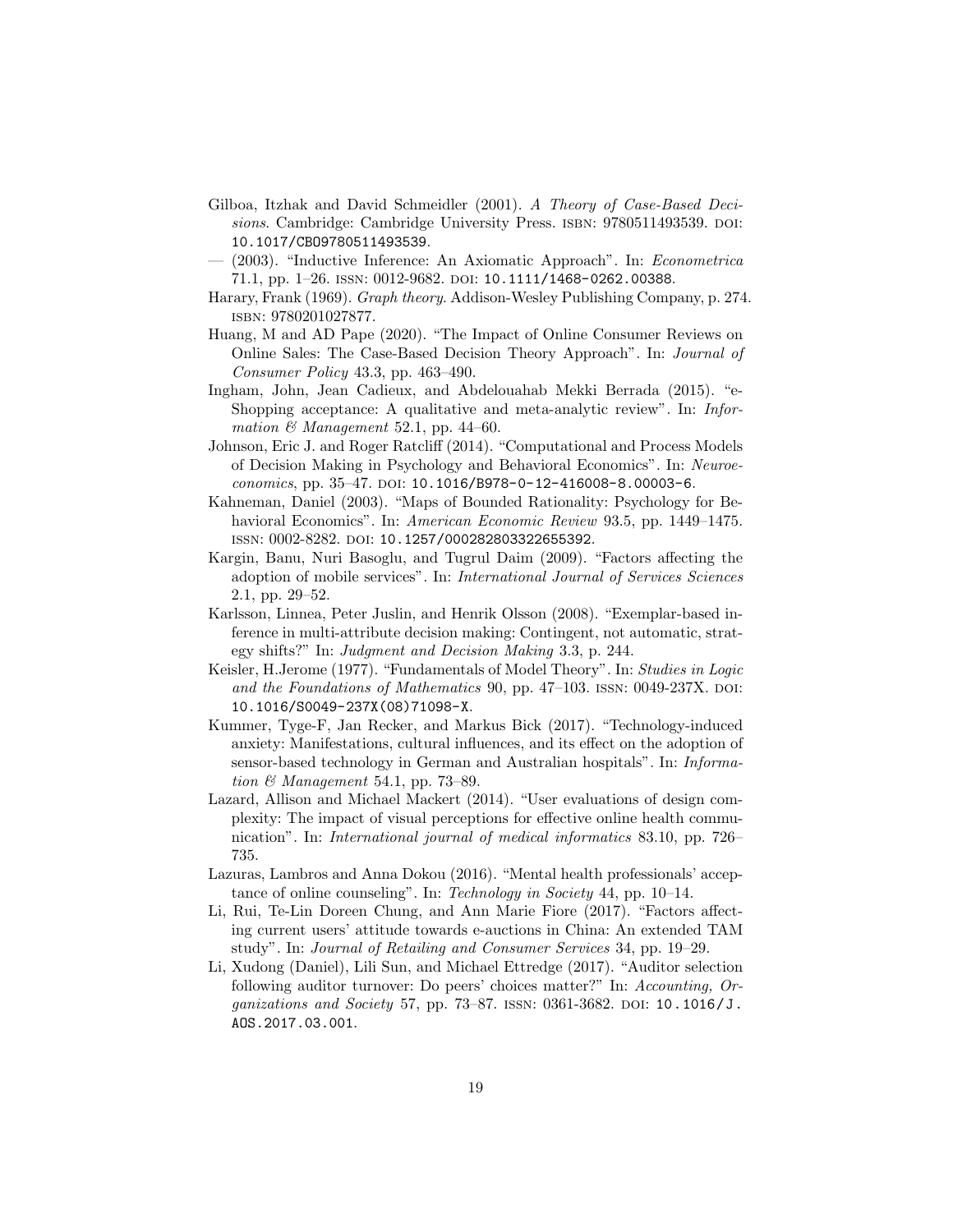- Lipman, Barton L. (1995). "Information Processing and Bounded Rationality: A Survey". In: The Canadian Journal of Economics 28.1, p. 42. ISSN: 00084085. doi: 10.2307/136022.
- Lipshitz, Raanan et al. (2001). "Taking stock of naturalistic decision making". In: Journal of behavioral decision making 14.5, pp. 331–352.
- Matsui, Akihiko (2000). "Expected utility and case-based reasoning". In: Mathematical Social Sciences 39.1, pp. 1-12. ISSN: 0165-4896. DOI: 10.1016/ S0165-4896(99)00008-6.
- Mullainathan, S. (2002). "A Memory-Based Model of Bounded Rationality". In: The Quarterly Journal of Economics 117.3, pp. 735–774. issn: 0033-5533. doi: 10.1162/003355302760193887.
- Natarajan, Thamaraiselvan, Senthil Arasu Balasubramanian, and Dharun Lingam Kasilingam (2017). "Understanding the intention to use mobile shopping applications and its influence on price sensitivity". In: Journal of Retailing and Consumer Services 37, pp. 8–22.
- Newell, Ben and Arndt Bröder (2008). "Cognitive processes, models and metaphors in decision research". In: Judgment and Decision Making 3.3, p. 195.
- Ozturk, Ahmet Bulent et al. (2017). "Understanding mobile hotel booking loyalty: an integration of privacy calculus theory and trust-risk framework". In: Information Systems Frontiers 19.4, pp. 753–767.
- Platzer, Christine and Arndt Bröder (2013). "When the rule is ruled out: Exemplars and rules in decisions from memory". In: *Journal of Behavioral* Decision Making 26.5, pp. 429–441.
- Rubinstein, Ariel. (1998). Modeling bounded rationality. The MIT Press, p. 208. isbn: 9780262181877.
- Seneler, Cagla Ozen, Nuri Basoglu, and Tugrul Daim (2009). "Interface feature prioritization for web services: Case of online flight reservations". In: Computers in Human Behavior 25.4, pp. 862–877.
- Seneler, Cagla Ozen, Nuri Basoglu, and Tugrul U Daim (2010). "An empirical analysis of the antecedents of adoption of online services". In: Journal of Enterprise Information Management.
- Tanoglu, Ilda, Nuri Basoglu, and Tugrul Daim (2010). "Exploring technology diffusion: case of information technologies". In: International Journal of Information Technology & Decision Making 9.02, pp. 195–222.
- Topacan, Umit, A Nuri Basoglu, and Tugrul U Daim (2010). "Exploring the adoption of technology driven services in the healthcare industry". In: Electronic Services: Concepts, Methodologies, Tools and Applications. IGI Global, pp. 1172–1192.
- Tversky, Amos (1977). "Features of similarity." In: Psychological Review 84.4, pp. 327-352. ISSN: 0033-295X. DOI: 10.1037/0033-295X.84.4.327. URL: http://content.apa.org/journals/rev/84/4/327.
- Yoo, Chul Woo, Srikanth Parameswaran, and Rajiv Kishore (2015). "Knowing about your food from the farm to the table: Using information systems that reduce information asymmetry and health risks in retail contexts". In: Information  $\mathcal{B}$  Management 52.6, pp. 692–709.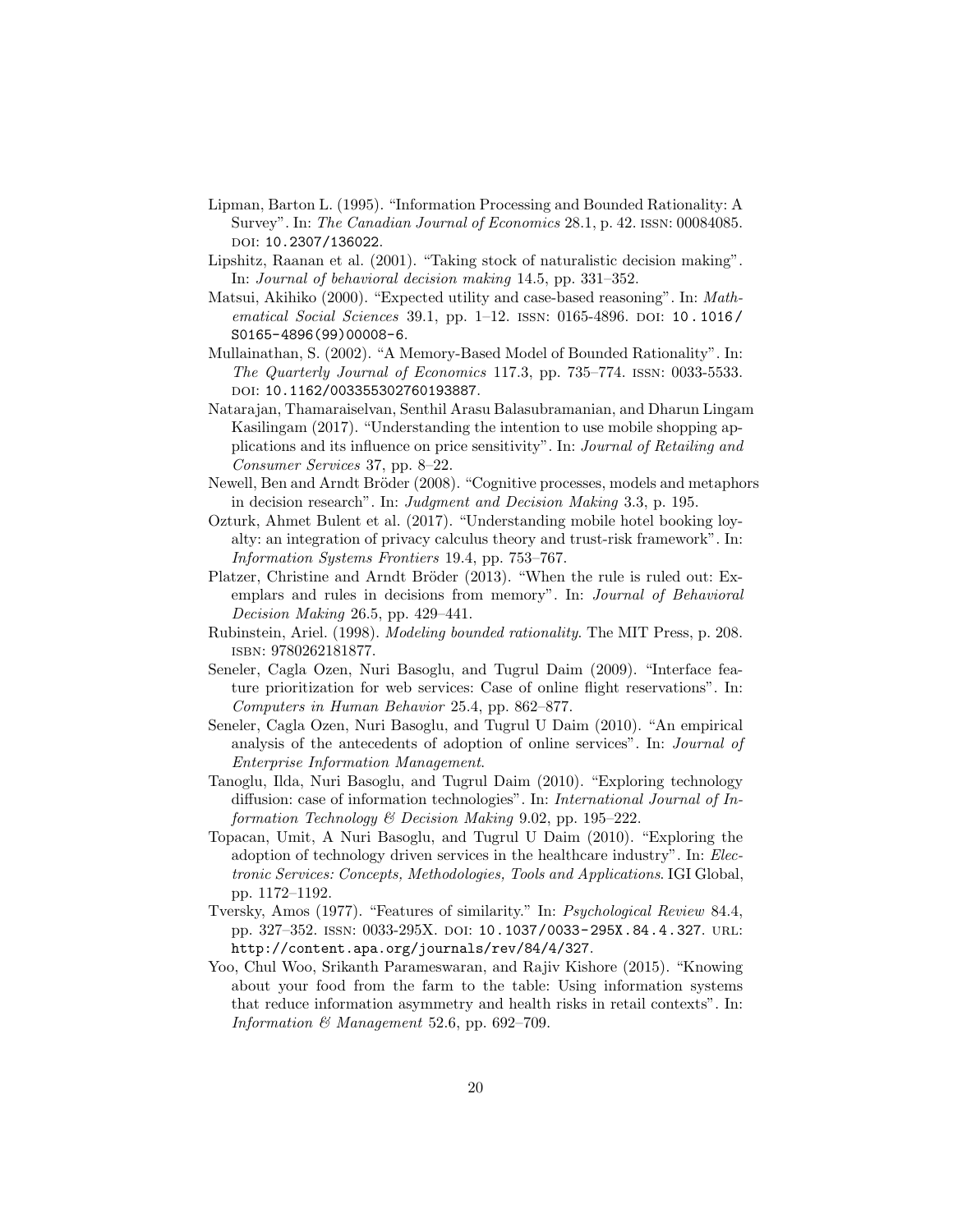#### A Proof of Theorem 1.

We are going to show only that a) implies b) since the converse is trivial. Gilboa and Schmeidler (1995) showed that Axioms 1 to 5 are equivalent to the existence of a function  $s: P^2 \to [0,1]$  such that for all  $p \in P$ , every memory M with  $p \notin H = H(M)$ , and every compatible  $x, y \in \mathbb{R}^H$ ,  $x \geq_{p,H} y \iff \sum_{q \in H} s(p,q) x(q) \geq$ 

$$
\sum_{q\in H}s\left(p,q\right)y\left(q\right).
$$

Now we are going to show that considering axiom 6 the function  $s(p, \cdot)$  can be transformed in a symmetric function, i.e. we are going to show that there exist a scalar  $\delta_p$  such that we can rescale  $s(p, \cdot)$ , separately for each p, to convert it in a symmetric function. Thus, it suffices to show that there exist a function  $s'\left(p,\cdot\right)$  and a scalar  $\delta_p$  such that:

$$
s'(p,q)=\delta_ps(p,q)
$$

and that this function is going to verify:

$$
s'(p,q) = s'(q,p)
$$

From axiom 6,

 $\overline{a}$ 

 $\bullet$ 

 $\bullet$ 

$$
x,y\in \mathbb{R}^{H^1},\ z,w\in \mathbb{R}^{H^2},\ l,h\in \mathbb{R}^{H^3}
$$
  $x\approx_{p,H^1} y \Longleftrightarrow$ 

$$
\sum_{q \in \{H^1 \setminus \{m,r\}\}} s_{H^1}(p,q) x(q) + s_{H^1}(p,m) x(m) + s_{H^1}(p,r) x(r) =
$$
  

$$
\sum_{q \in \{H^1 \setminus \{m,r\}\}} s_{H^1}(p,q) y(q) + s_{H^1}(p,m) y(m) + s_{H^1}(p,r) y(r)
$$

 $z \approx_{r,H^2} w \Longleftrightarrow$ 

$$
\sum_{q \in \{H^2 \setminus \{m, p\}\}} s_{H^2}(r, q) z(q) + s_{H^2}(r, m) z(m) + s_{H^2}(r, p) z(p) =
$$
  

$$
\sum_{q \in \{H^2 \setminus \{m, p\}\}} s_{H^2}(r, q) w(q) + s_{H^2}(r, m) w(m) + s_{H^2}(r, p) w(p)
$$

$$
l\approx_{m,H^3} h\Longleftrightarrow
$$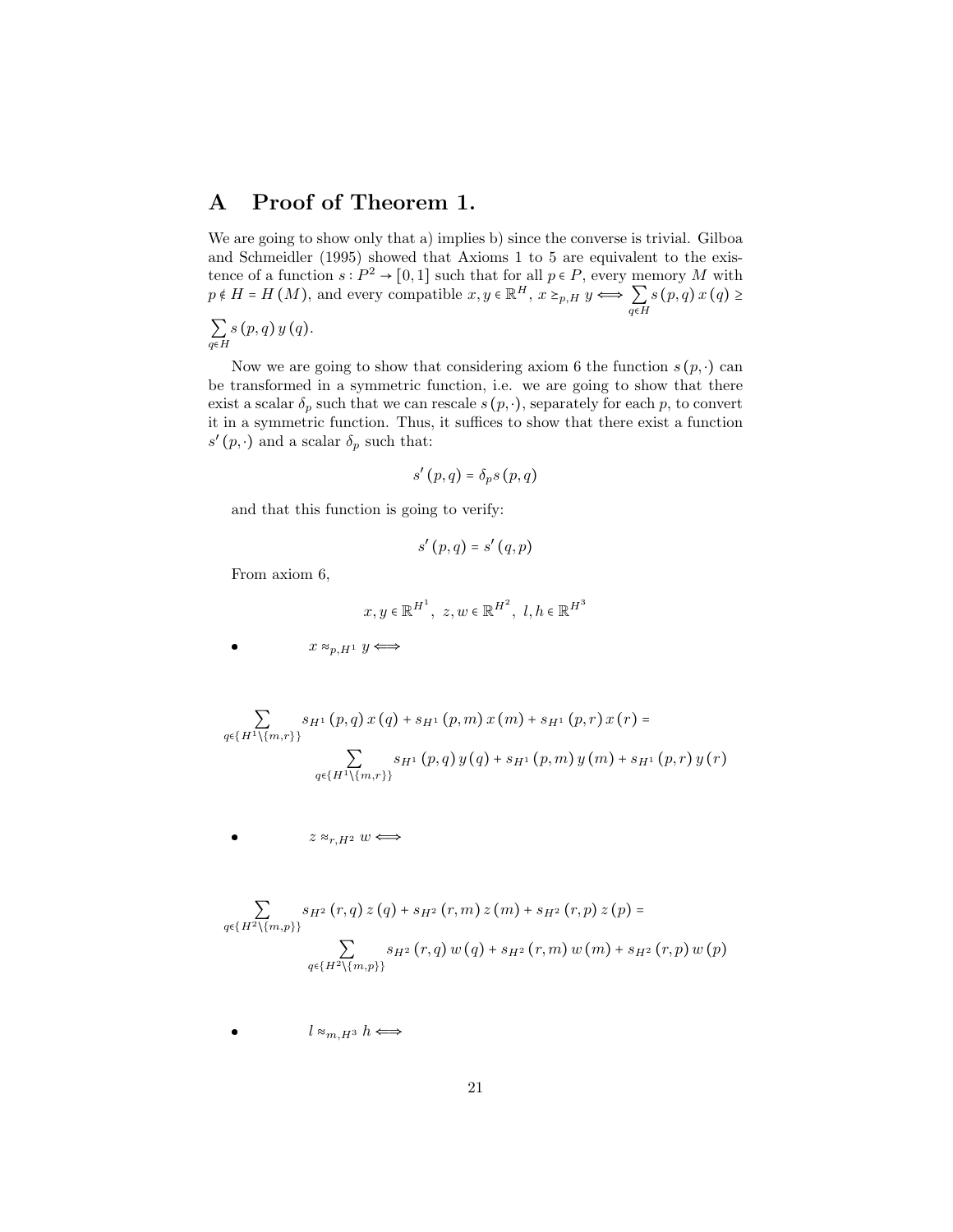$$
\sum_{q \in \{H^3 \setminus \{p,r\}\}} s_{H^3}(m,q) l(q) + s_{H^3}(m,p) l(p) + s_{H^3}(m,r) l(r) =
$$
  

$$
\sum_{q \in \{H^3 \setminus \{p,r\}\}} s_{H^3}(m,q) h(q) + s_{H^3}(m,p) h(p) + s_{H^3}(m,r) h(r)
$$

and

 $\bullet$ 

 $\bullet$ 

$$
x+\alpha v^1_m\approx_{p,H^1} y+v^1_r\Longleftrightarrow
$$

$$
\sum_{q \in \{H^1 \setminus \{m,r\}\}} s_{H^1}(p,q) x(q) + s_{H^1}(p,m) [x (m) + \alpha] + s_{H^1}(p,r) x (r) =
$$
  

$$
\sum_{q \in \{H^1 \setminus \{m,r\}\}} s_{H^1}(p,q) y(q) + s_{H^1}(p,m) y (m) + s_{H^1}(p,r) [y (r) + 1]
$$

$$
z+\beta v_m^2\approx_{r,H^2} w+v_p^2\Longleftrightarrow
$$

$$
\sum_{q \in \{H^2 \setminus \{m,p\}\}} s_{H^2}(r,q) z(q) + s_{H^2}(r,m) [z(m) + \beta] + s_{H^2}(r,p) z(p) =
$$
  

$$
\sum_{q \in \{H^2 \setminus \{m,p\}\}} s_{H^2}(r,q) w(q) + s_{H^2}(r,m) w(m) + s_{H^2}(r,p) [w(p) + 1]
$$

then

$$
s_{H^{1}}(p,m) \alpha = s_{H^{1}}(p,r)
$$
 and  $s_{H^{2}}(r,m) \beta = s_{H^{2}}(r,p)$ 

imply that

 $\bullet$ 

$$
l+\alpha v_p^3\approx_{m,H^3} h+\beta v_r^3 \Longleftrightarrow
$$

$$
\sum_{q \in \{H^3 \setminus \{p,r\}\}} s_{H^3}(m,q) l(q) + s_{H^3}(m,p) [l(p) + \alpha] + s_{H^3}(m,r) l(r) =
$$
  

$$
\sum_{q \in \{H^3 \setminus \{p,r\}\}} s_{H^3}(m,q) h(q) + s_{H^3}(m,p) h(p) + s_{H^3}(m,r) [h(r) + \beta]
$$

then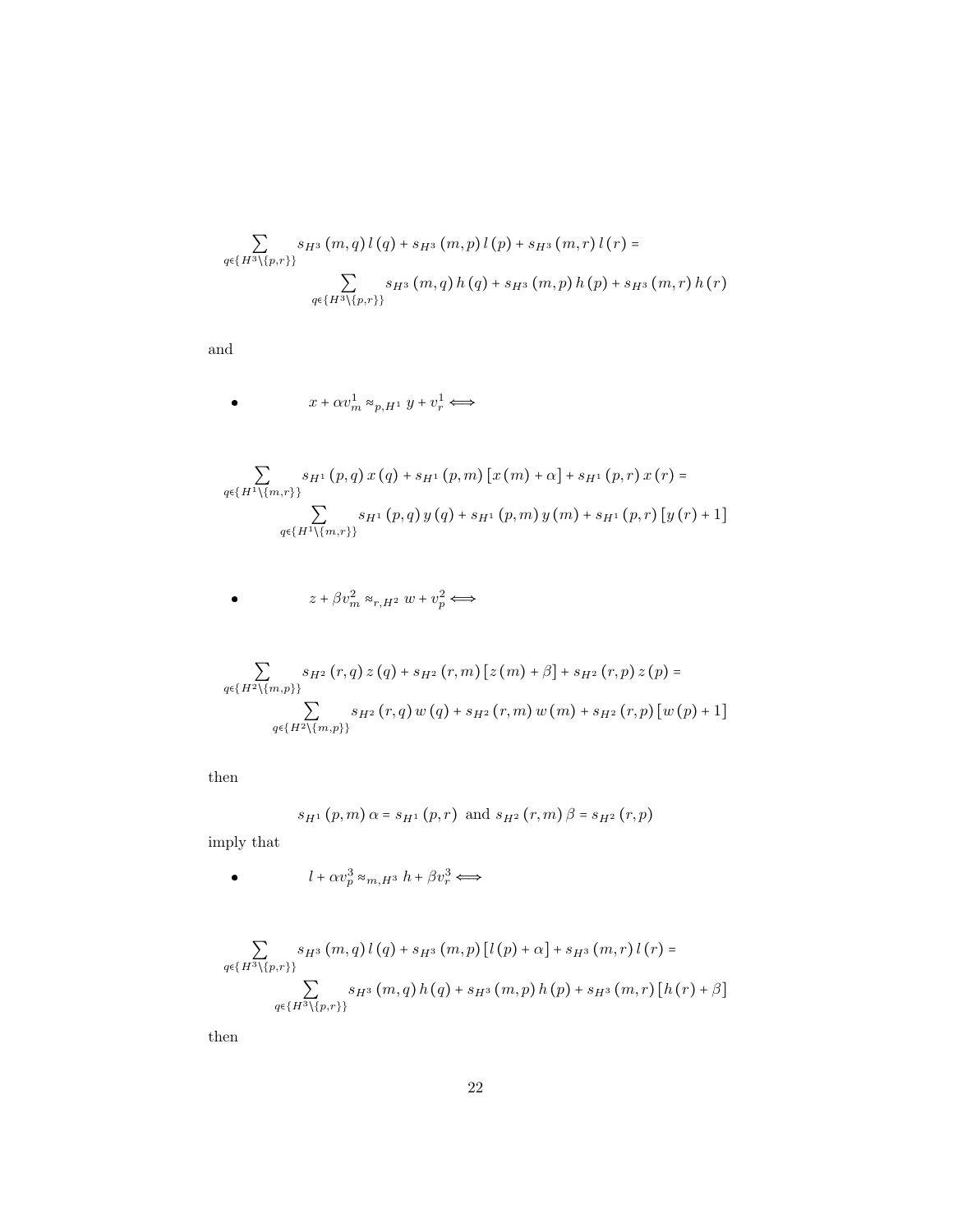$$
s_{H^3}(m,p)\,\alpha = s_{H^3}(m,r)\,\beta
$$

whenever the compared profiles are compatible.

Therefore, axiom 6 implies that

 $s_{H^3}\left(m,p\right)s_{H^1}\left(p,r\right)s_{H^2}\left(r,m\right)=s_{H^3}\left(m,r\right)s_{H^2}\left(r,p\right)s_{H^1}\left(p,m\right)$ 

Using axiom 5 in the last expression we obtain:

$$
s(m, p) s(p, r) s(r, m) = s(m, r) s(r, p) s(p, m)
$$

$$
s(m, p) \delta_m = \delta_p s(p, m)
$$

$$
s'(m, p) = s'(p, m)
$$

∎

## B Proof of Theorem 2.

We are going to show that a) implies b), the converse is trivial. From axiom 7,

$$
\bullet \hspace{1cm} x \approx_{p,H^1} y \Longleftrightarrow
$$

$$
\sum_{q \in \{H^1 \setminus \{m,r\}\}} s_{H^1}(p,q) x(q) + s_{H^1}(p,m) x(m) + s_{H^1}(p,r) x(r) =
$$
  

$$
\sum_{q \in \{H^1 \setminus \{m,r\}\}} s_{H^1}(p,q) y(q) + s_{H^1}(p,m) y(m) + s_{H^1}(p,r) y(r)
$$

 $z \approx_{r,H^2} w \Longleftrightarrow$ 

$$
\sum_{q \in \{H^2 \setminus \{m, p\}\}} s_{H^2} (r, q) z(q) + s_{H^2} (r, m) z(m) + s_{H^2} (r, p) z(p) =
$$
  

$$
\sum_{q \in \{H^2 \setminus \{m, p\}\}} s_{H^2} (r, q) w(q) + s_{H^2} (r, m) w(m) + s_{H^2} (r, p) w(p)
$$

and

 $\bullet$ 

 $\bullet$ 

$$
x+\alpha v^1_m\approx_{p,H^1} y+v^1_r\Longleftrightarrow
$$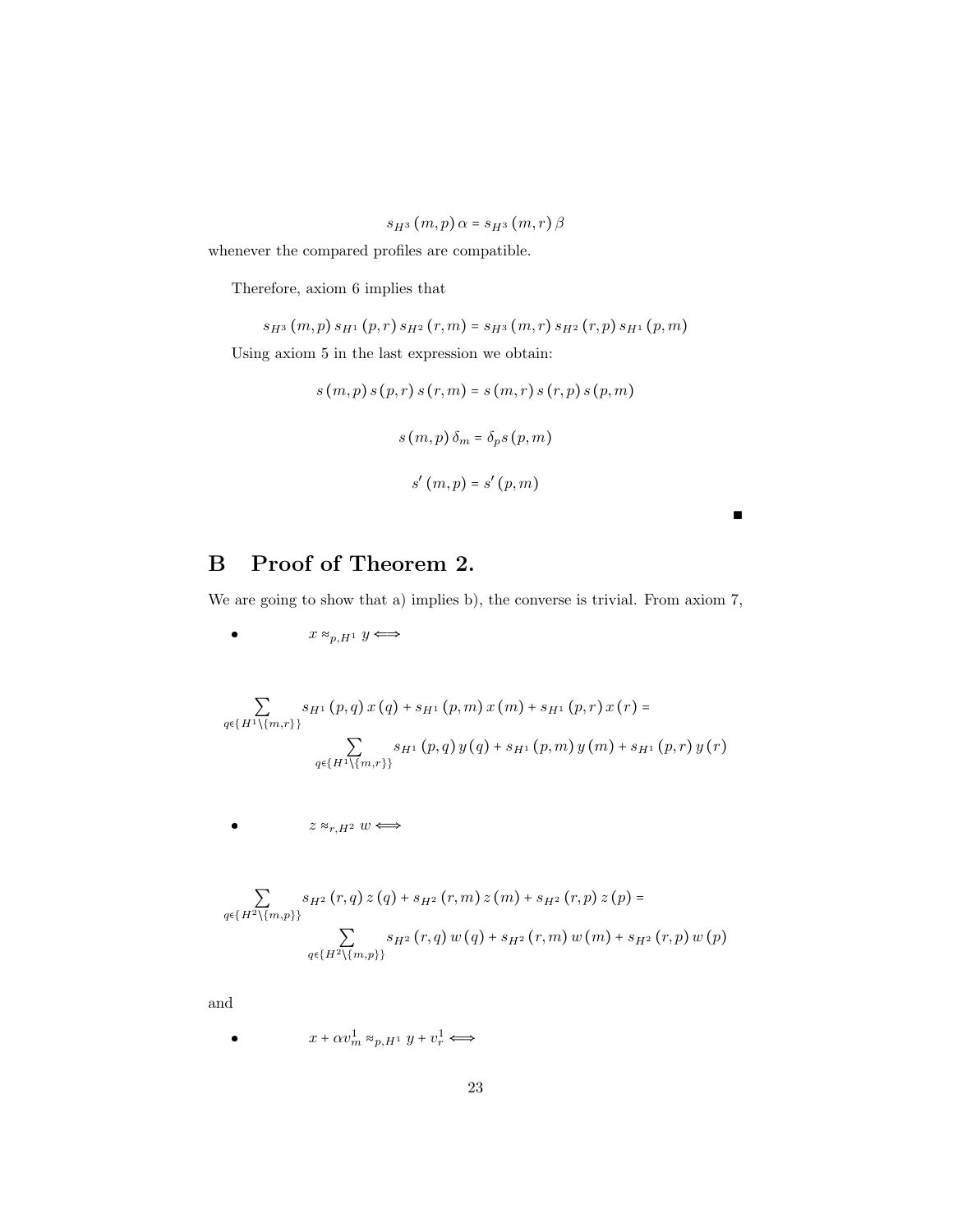$$
\sum_{q \in \{H^1 \setminus \{m,r\}\}} s_{H^1}(p,q) x(q) + s_{H^1}(p,m) [x (m) + \alpha] + s_{H^1}(p,r) x (r) =
$$
  

$$
\sum_{q \in \{H^1 \setminus \{m,r\}\}} s_{H^1}(p,q) y(q) + s_{H^1}(p,m) y (m) + s_{H^1}(p,r) [y (r) + 1]
$$

$$
z+\beta v_p^2\approx_{r,H^2} w+v_m^2\Longleftrightarrow
$$

$$
\sum_{q \in \{H^2 \setminus \{m,p\}\}} s_{H^2}(r,q) z(q) + s_{H^2}(r,p) [z(p) + \beta] + s_{H^2}(r,m) z(m) = \sum_{q \in \{H^2 \setminus \{m,p\}\}} s_{H^2}(r,q) w(q) + s_{H^2}(r,p) w(p) + s_{H^2}(r,m) [w(m) + 1]
$$

then

 $\bullet$ 

$$
s_{H^1}(p,m) \alpha = s_{H^1}(p,r)
$$
 and  $s_{H^2}(r,p) \beta = s_{H^2}(r,m)$ 

imply that

 $\bullet$ 

$$
y+\beta v_r^1+\alpha v_m^1\leq_{p,H^1} x+v_m^1\iff
$$

$$
\sum_{q \in \{H^1 \setminus \{m,r\}\}} s_{H^1}(p,q) y(q) + s_{H^1}(p,m) [y(m) + \alpha] + s_{H^1}(p,r) [y(r) + \beta] \le
$$
  

$$
\sum_{q \in \{H^1 \setminus \{m,r\}\}} s_{H^1}(p,q) x(q) + s_{H^1}(p,m) [x(m) + 1] + s_{H^1}(p,r) x(r)
$$

then

$$
s_{H^{1}}(p, m) \alpha + s_{H^{1}}(p, r) \beta \leq s_{H^{1}}(p, m)
$$

whenever the compared profiles are compatible. Therefore, axiom 7 implies that

$$
s_{H^{1}}(p,m) \frac{s_{H^{1}}(p,r)}{s_{H^{1}}(p,m)} + s_{H^{1}}(p,r) \frac{s_{H^{2}}(r,m)}{s_{H^{2}}(r,p)} \leq s_{H^{1}}(p,m)
$$

Using axioms 5 and 6 we obtain:

$$
s'\left(p,m\right) \geq s'\left(p,r\right) + s'\left(r,m\right)
$$

∎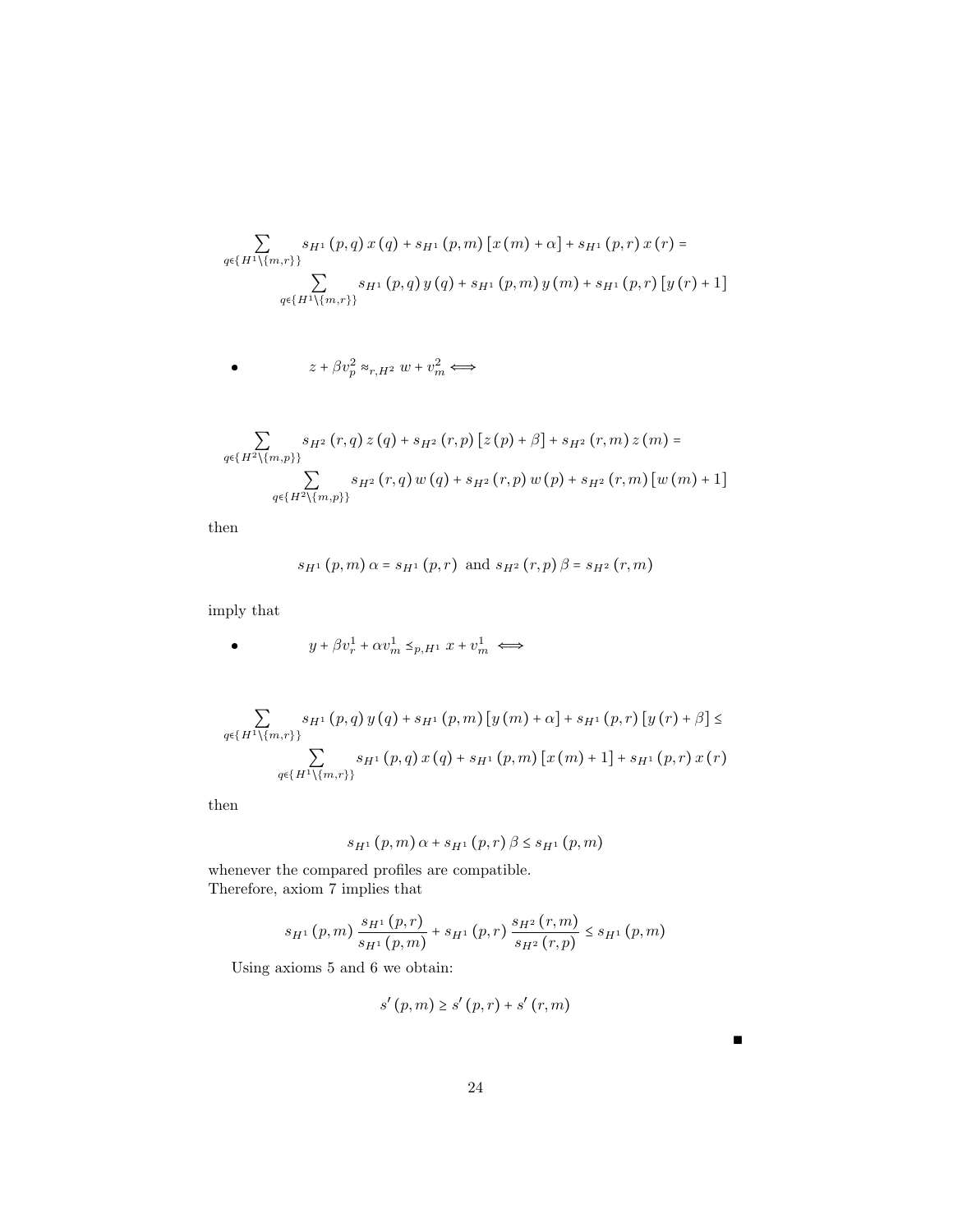## C Proof of Propositions.

#### Proof of Proposition 1.

The interpretation satisfies the following statements:

$$
\rho^{1} \quad p \to \bar{p}
$$
  
\n
$$
\rho^{2} \quad s' (p, q) \to d (\bar{p}, \bar{q})
$$
  
\n
$$
\rho^{3} \quad \geq_{s} \to \leq_{d}
$$
  
\n
$$
\rho^{4} \quad u(a) \to \bar{u_{a}}.
$$

where  $p, q \in P$ , while  $\bar{p}, \bar{q} \in V$  and  $\bar{u}_a \in \mathbb{R}$ .

\n- $$
d(\cdot)
$$
 is a metric; that is for all  $\bar{p}, \bar{q}, \bar{m} \in V(G)$ ,
\n- 1.  $d(\bar{p}, \bar{q}) \geq 0$ , with  $d(\bar{p}, \bar{q}) = 0$  if and only if  $p = q$ .
\n- 2.  $d(\bar{p}, \bar{q}) = d(\bar{q}, \bar{p})$
\n- 3.  $d(\bar{p}, \bar{m}) \leq d(\bar{p}, \bar{q}) + d(\bar{q}, \bar{m})$ ;
\n

and that the similarity function satisfies

1'. 
$$
s'(p,q) \ge 0
$$
  
\n2'.  $s'(p,q) = s'(q,p)$   
\n3'.  $s'(p,m) \ge s'(p,q) + s'(q,m)$ 

Therefore,

$$
s'(p,q) \geq s'(p,m) \Longrightarrow d(\bar{p},\bar{q}) \leq d(\bar{p},\bar{m}).
$$

That is, d is an interpretation of  $s'$ , while  $V(G)$  is an interpretation of the problems in memory plus the current problem. Then,  $S_G$  provides an interpretation of both the memory set and the similarity relation. To see that  $S_G\cup \mathfrak{R}$  yields a true interpretation of CBDT + Axiom  $6 +$  Axiom 7, notice that the main aim of axioms 1 to 4 is to show that the similarity function combined with the U-maximization is derivable from observed preferences. Therefore, since that is settled, now we have to show that the  $d(\cdot)$  defined over G satisfies axioms 5 to 7.

Axiom 5 implies that, given two nonempty sets  $H, H^0 \subseteq P \setminus \{p\}$ , and  $m, q \in$  $H, H^0$ , then

$$
\frac{s_H(p,q)}{s_H(p,m)}=\frac{s_{H^0}(p,q)}{s_{H^0}(p,m)}.
$$

Since  $d(\cdot)$  does not depend on the history because G contains all the  $p \in P$ then trivially satisfies this axiom.